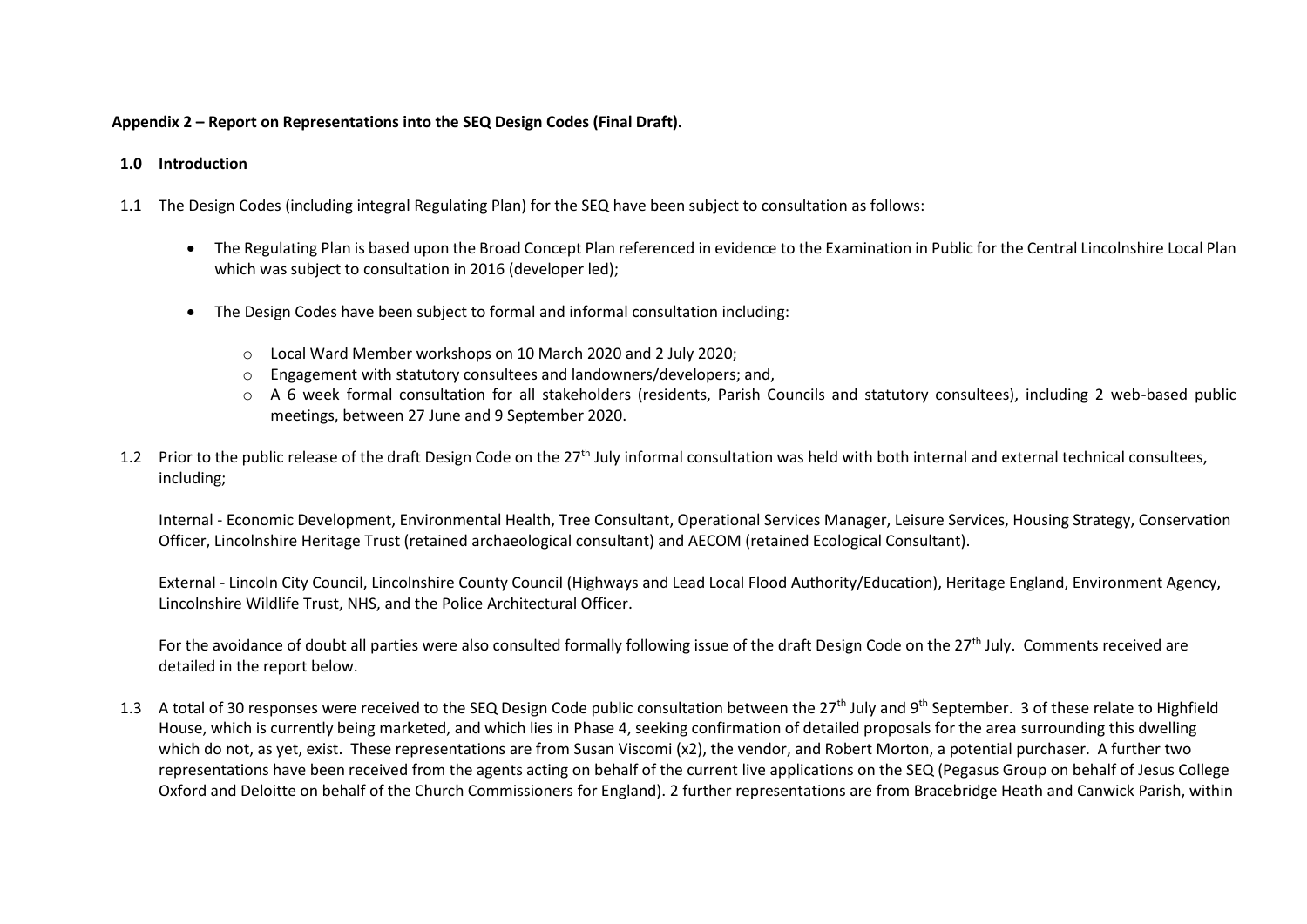whose parish the SEQ lies, and a further representation has been received from Branston & Mere Parish Council. The other 22 representations are from, respectively; Karen Pell, Andrew Smyth, Richard Drew, Simon Ward, Graham Heath, P Hogg, JM Meads, Mr and Mrs Cummings, Douglas Bruce, Kate Trought, Susan Manders (x2), James Grigg, Shaun Jones, Sandra Mitchell, Ian Waller, Mr R Narborough, Judy Lyon, Robert Spandler, Max Baker, Peter Allen-Williams and Christopher Callan.

A limited number of responses object to the principle of development in terms of need and issues such as loss of farmland/open views etc. The principle of development has been established by the allocation of the site within the Central Lincolnshire Local Plan and these objections are not relevant to adoption of the Design Codes. A number of other comments were generally supportive of the attempt to adopt design codes and the desire set out within the draft to encourage good quality design.

1.4 A summary of the member Design Code Workshop carried out in March 2020 is appended to the Design Codes (see Appendix 1 of the main report) and is not reproduced here. Separate comments have been received on behalf of local ward members and the Chairman of the Planning Committee on the 27<sup>th</sup> of July and are summarised below, along with all other consultee responses

## **2.0 Local Response to Consultation 27th June to 9th September 2020 (excluding those relating to Highfield House)**

**2.1** A limited number of responses objected to the principle of development in terms of need and issues such as loss of farmland/open views etc. The principle of development has been established by the allocation of the site within the Central Lincolnshire Local Plan and these objections are not relevant to adoption of the design codes. A number of other comments were generally supportive of the attempt to adopt design codes and the desire set out within the draft to encourage good quality design.

| 2.3 Transport                                                             |                                                                              |
|---------------------------------------------------------------------------|------------------------------------------------------------------------------|
|                                                                           |                                                                              |
| 1. Number of representations raise concerns that the proposals will cause | This is essentially a matter that goes towards the principle of development. |
| congestion, lead to a reduction in air quality and lead to unsafe road    | The allocation of the SEQ is a response to meeting identified housing needs  |
| conditions.                                                               | in the Central Lincolnshire Local Plan area. Placing homes closest to places |
|                                                                           | of work and services reduces the need to travel which could not be           |

achieved by a more dispersed pattern of development. Through the provisions of policy LP13 'Transport', LP28 'Sustainable Urban Extensions' and LP30 'Lincoln Sustainable Urban Extensions' means of linking the site to Bracebridge Heath and the wider Lincoln area by sustainable modes of

**2.2** More detailed representations (left-hand column) can be dealt with under the headings below with responses provided (right-hand column).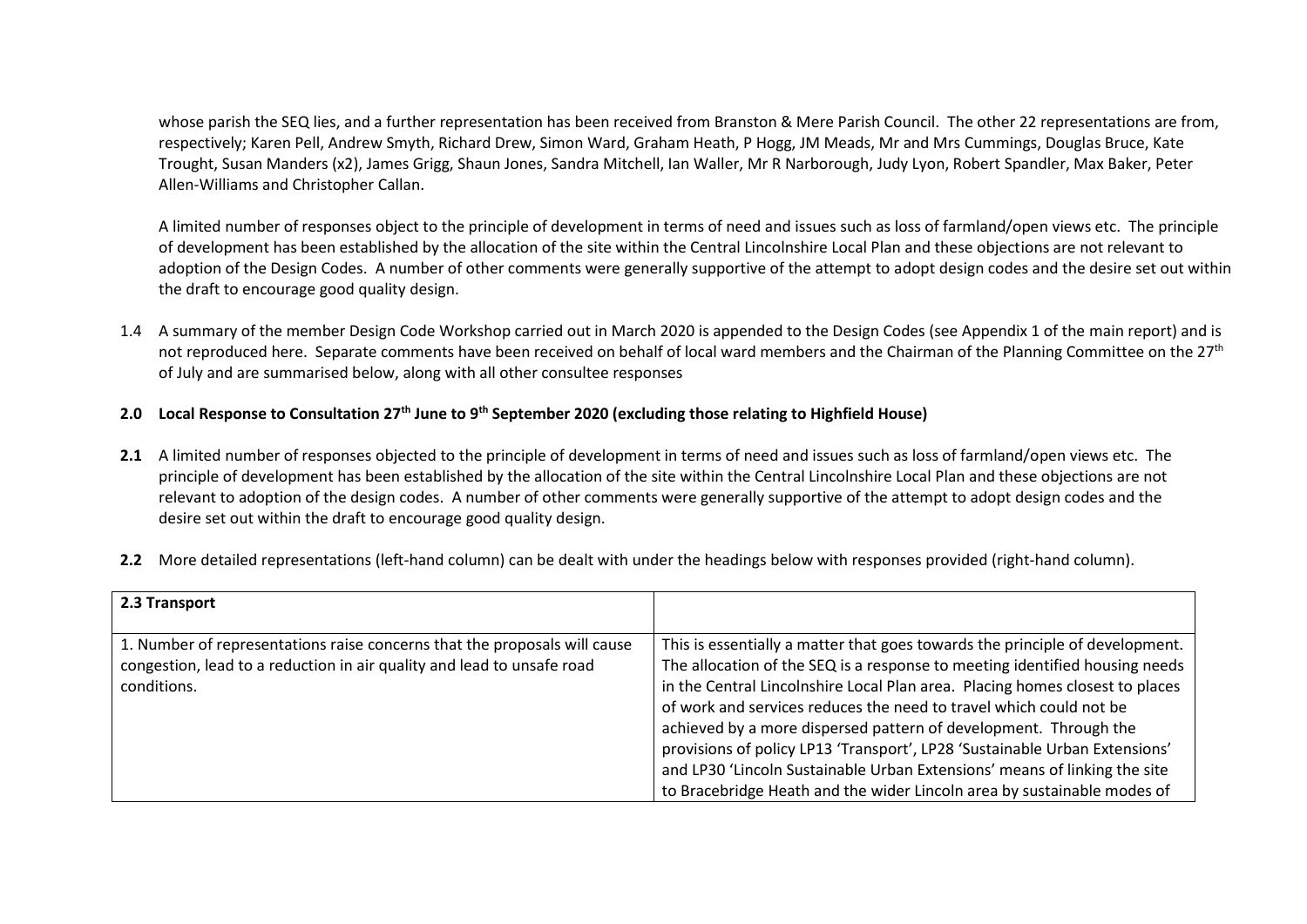|                                                                                                                                                 | transport, such as cycling and public transport, will be achieved by way of<br>planning obligations, along with specific junction improvements. Whilst<br>there may therefore be point sources of congestion which will need to be<br>reduced by specific highway improvements allocation of the SEQ is an<br>appropriate response to accommodating housing growth in a manner<br>which seeks to reduce transport movements in comparison to alternative<br>means of meeting growth.                                                                                                                                                                                                                                                              |
|-------------------------------------------------------------------------------------------------------------------------------------------------|---------------------------------------------------------------------------------------------------------------------------------------------------------------------------------------------------------------------------------------------------------------------------------------------------------------------------------------------------------------------------------------------------------------------------------------------------------------------------------------------------------------------------------------------------------------------------------------------------------------------------------------------------------------------------------------------------------------------------------------------------|
| 2. Canwick Rd/Heighington road junction mentioned several times,<br>including history of accidents.                                             | As above not relevant to the Design Codes as such, more to the principle of<br>development. Through the provisions of policy LP13 'Transport', LP28<br>'Sustainable Urban Extensions' and LP30 'Lincoln Sustainable Urban<br>Extensions' means of linking the site to Bracebridge Heath and the wider<br>Lincoln area by sustainable modes of transport, such as cycling and public<br>transport will be achieved by way of planning obligations, along with<br>specific junction improvements. Whilst there may therefore be point<br>sources of congestion these will need to be reduced by specific highway<br>improvements. LCC Highways will advise on which junctions to prioritize<br>including the safe operation of the highway network. |
| 3. Provision of cycle/pedestrian links within the site and to the city beyond<br>strongly supported, but concerns that they won't be delivered. | Strong emphasis within the Design Codes on provision of cycle/pedestrian<br>links within the site. The Design Code will be material in the determination<br>of subsequent planning applications, as will the provisions of policies LP13,<br>LP28 and LP30, all of which support such provision. It will be necessary for<br>applicants to demonstrate compliance. Off-site links to be achieved by way<br>of planning obligations negotiated in consultation with LCC Highways on<br>individual planning applications.                                                                                                                                                                                                                           |
| 4. Not enough emphasis is placed on cycle parking provision, with<br>overemphasis on provision for parking of private cars.                     | Car Parking and Cycle Parking dealt with by chapter 32 of the Design Guide<br>which sets out specific standards. The chapter deals not just with level of<br>private car parking provision but its design. This perhaps gives the<br>impression that parking for private cars is given more emphasis, but this<br>relates to the detail given over to design issues to ensure cars are parked                                                                                                                                                                                                                                                                                                                                                     |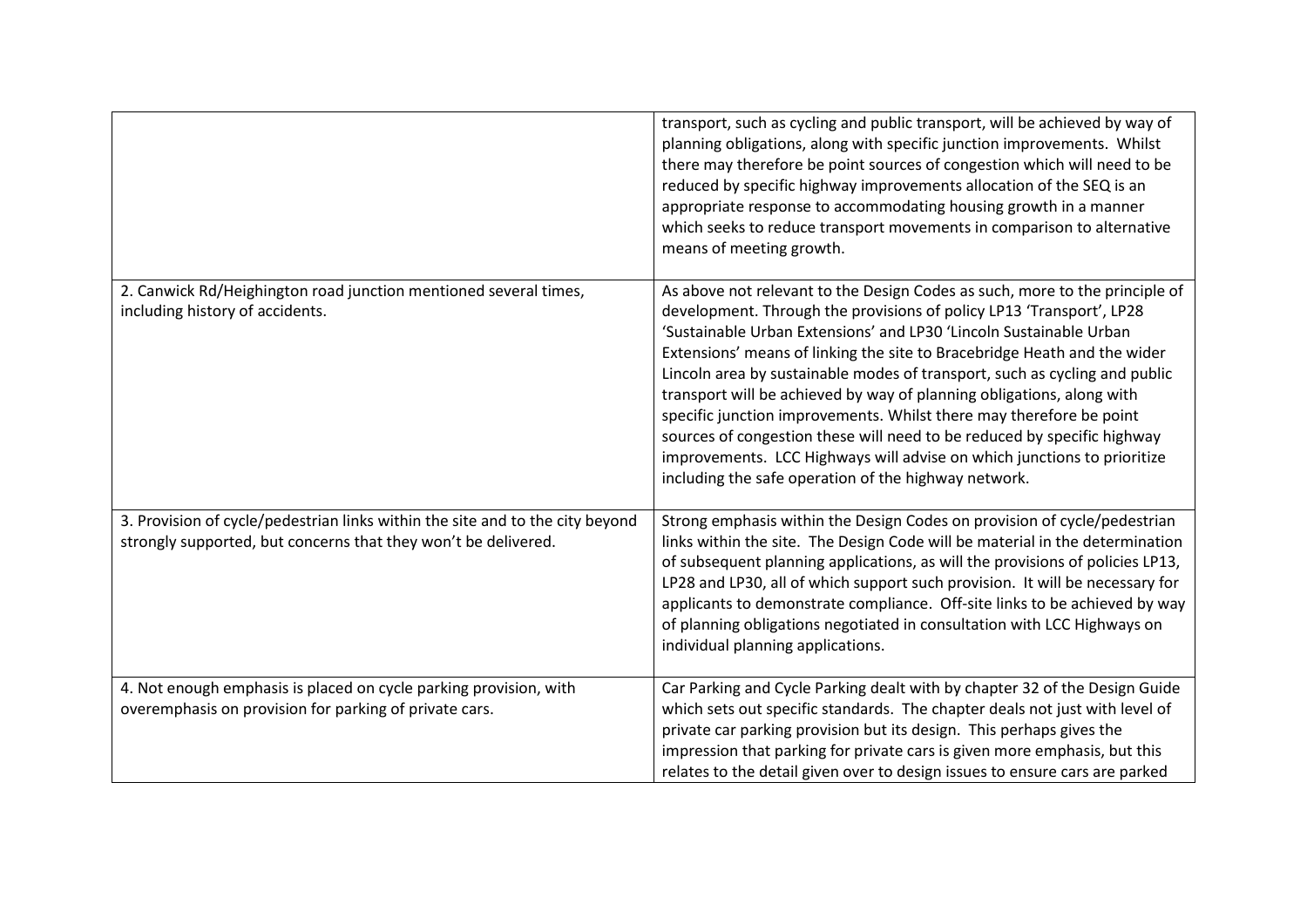|                                                                                     | safely, and in a manner that does not dominate the street scene. Cycle<br>parking provision simply does not raise these issues.                                                                                                                                                                                                                                                                                                                                             |
|-------------------------------------------------------------------------------------|-----------------------------------------------------------------------------------------------------------------------------------------------------------------------------------------------------------------------------------------------------------------------------------------------------------------------------------------------------------------------------------------------------------------------------------------------------------------------------|
| 5. Provision of bus services should be enhanced at an early stage of<br>development | Again supported by polices LP13, LP28 and LP30. Not essentially an issue<br>for the Design Codes as such except insomuch as ensuring bus penetration<br>into the site is designed in by reference to the Highway Design Matrix (p21)<br>and the primary road network linking relevant phases (The Regulatory Plan<br>p17). Support for bus services will be further achieved by agreeing<br>Transport Plans for individual applications and obligations where<br>necessary. |
| 6. One suggestion of a dedicated tram line to the city centre.                      | Whilst policy LP28 requires the provision of public transport infrastructure<br>to be produced in line with the Lincoln Integrated Transport Study this<br>makes no reference to a dedicated tram line. In terms of deliverability and<br>viability provision of walking, cycling and bus measures linked to a mobility<br>hub is seen as a proportionate response to meeting the needs of future<br>residents for sustainable transport measures.                          |

| 2.4 Landscape                                                                                                                                                      |                                                                                                                                                                                                                                                                                                                                                                                                                                                                                                                                                                                                                                                                                                                                                                                                                                |
|--------------------------------------------------------------------------------------------------------------------------------------------------------------------|--------------------------------------------------------------------------------------------------------------------------------------------------------------------------------------------------------------------------------------------------------------------------------------------------------------------------------------------------------------------------------------------------------------------------------------------------------------------------------------------------------------------------------------------------------------------------------------------------------------------------------------------------------------------------------------------------------------------------------------------------------------------------------------------------------------------------------|
| 1. Strong support for inclusion of green spaces.                                                                                                                   | Noted                                                                                                                                                                                                                                                                                                                                                                                                                                                                                                                                                                                                                                                                                                                                                                                                                          |
| 2. Strong support for green corridors providing separation of BBH from the<br>rest of the SEQ, although queries also raised about the width of those<br>corridors. | Support noted. The width is a common theme raised by a number of<br>consultees, particularly with regards to the previous Broad Concept Plan.<br>The Regulating Plan is based on the Broad Concept Plan with a number of<br>updates to reflect more up-to-date information including the inclusion of<br>the 'Pipe Line Corridor' and a mobility hub. However, the green corridors<br>in question are a direct take off the Broad Concept Plan. However, it<br>should be noted that both the Broad Concept Plan and the Regulating plan<br>are, of necessity, illustrative in that they give a broad picture of what is<br>required. The text for the relevant character area sets out the roles of<br>these respective areas and it will be for relevant applications to<br>demonstrate compliance and set detail boundaries. |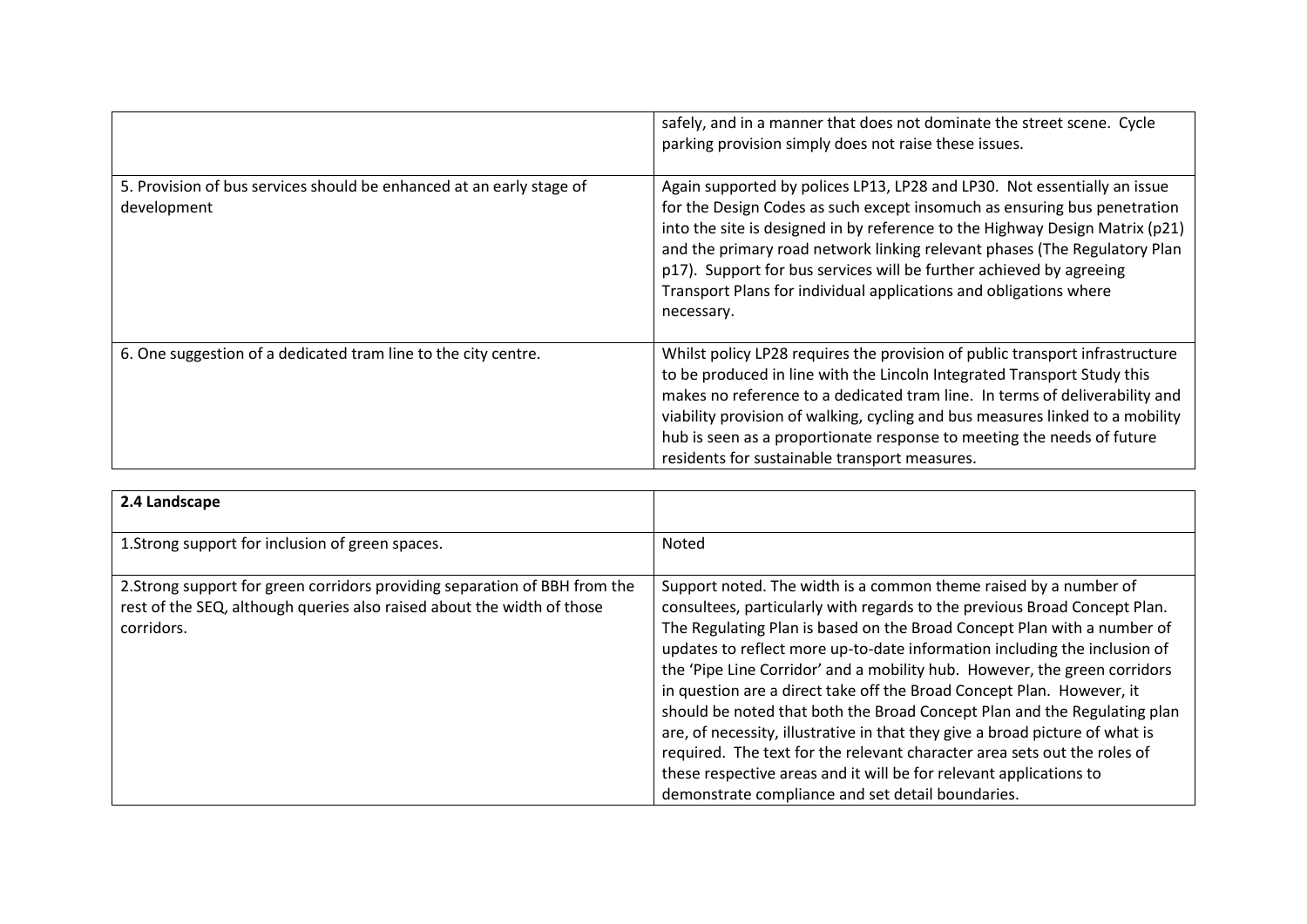| 3. Objections to loss of views of Cathedral across open farmland. Views out<br>towards the Lincolnshire Wolds should also be protected | The relationship of the SEQ to both South Common and views out to<br>Lincoln Cathedral have been identified as one of the most significant aspect<br>to development of the SEQ. Whilst inevitably there will be some loss of<br>views due to intervening development in the area west and north of<br>Canwick Avenue both the Regulating Plan and the CA3 'Views and Vistas'<br>identify three view corridors to be protected to allow views of the<br>Cathedral to be framed. At the same time a large expansion of the South<br>Common is promoted which will allow for enhanced public access to the<br>top of Lincoln Cliff. Whilst views of the Lincolnshire Wolds are noted to<br>exist from the bend in Canwick Avenue these views are limited by hedge<br>lines. |
|----------------------------------------------------------------------------------------------------------------------------------------|--------------------------------------------------------------------------------------------------------------------------------------------------------------------------------------------------------------------------------------------------------------------------------------------------------------------------------------------------------------------------------------------------------------------------------------------------------------------------------------------------------------------------------------------------------------------------------------------------------------------------------------------------------------------------------------------------------------------------------------------------------------------------|
| 4. Support for the provision of wide tree lined avenues.                                                                               | Noted.                                                                                                                                                                                                                                                                                                                                                                                                                                                                                                                                                                                                                                                                                                                                                                   |
| 5. Green Edge Missing from one side of the Southern Green Corridor                                                                     | Omitted in error, Regulating Plan now amended to include.                                                                                                                                                                                                                                                                                                                                                                                                                                                                                                                                                                                                                                                                                                                |

| 2.5 Infrastructure                                                                    |                                                                                                                                                                                                                                                                                                                                                                                                                                                                                                                                                                                                                                                                      |
|---------------------------------------------------------------------------------------|----------------------------------------------------------------------------------------------------------------------------------------------------------------------------------------------------------------------------------------------------------------------------------------------------------------------------------------------------------------------------------------------------------------------------------------------------------------------------------------------------------------------------------------------------------------------------------------------------------------------------------------------------------------------|
| 1.Insufficient capacity for schools, hospital/doctors/water supply/playing<br>fields. | The Design Code is intended to inform the design of the SEQ. It includes<br>the location of a number of local centres/mobility hub/schools and playing<br>fields. These will be the locations where any additional infrastructure<br>capacity will be added. Deficiencies in infrastructure will, however, be<br>identified in connection with statutory consultees (such as the Education<br>Authority and the NHS) through the process of dealing with planning<br>applications (applying the provisions of policies LP28 and LP30 of the CLLP),<br>leading to the agreement of contributions within S106 agreements, to<br>underpin additional capacity required. |
| 2. When will playing fields be delivered?                                             | The need for Local Playing Fields/play space, if evidenced, can be agreed as<br>part of the open space package negotiated on individual applications<br>through the provisions of policy LP24 of the CLLP. Such 'Local Usable                                                                                                                                                                                                                                                                                                                                                                                                                                        |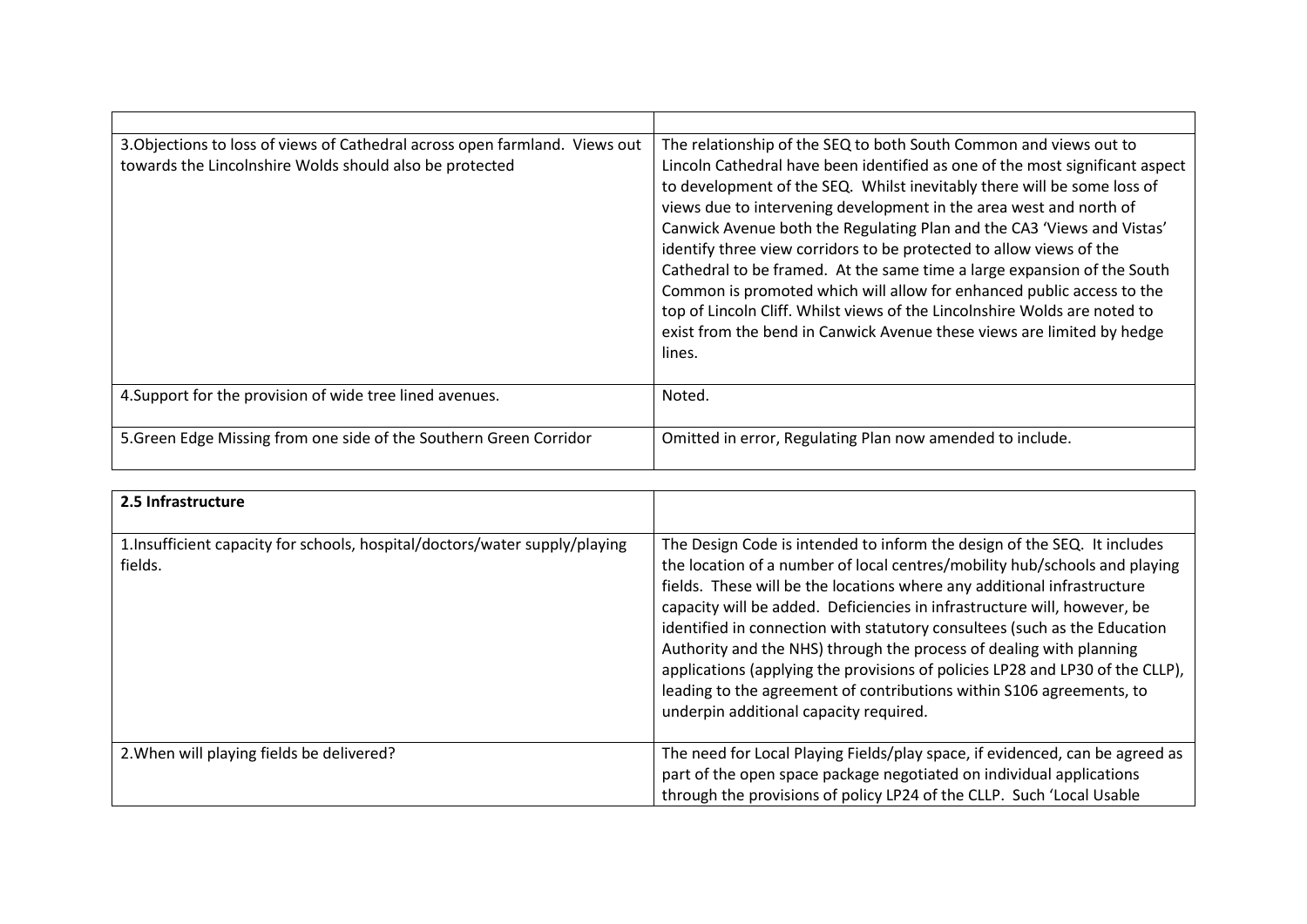|                                                                           | Greenspace' would be provided as each phase is completed. The 'Strategic<br>Formal Playing Fields' are to meet an evidence need beyond the current<br>local plan period (post 2036) within phase 4 to the north east of Lincoln<br>Road.                                                                                                                                                                                                                                                                                     |
|---------------------------------------------------------------------------|------------------------------------------------------------------------------------------------------------------------------------------------------------------------------------------------------------------------------------------------------------------------------------------------------------------------------------------------------------------------------------------------------------------------------------------------------------------------------------------------------------------------------|
| 3. Local centres should be delivered at an early date as part of phase 1. | The first phase of the SEQ is anchored on Bracebridge Heath to make ready<br>use of services that already exists, bearing in mind that there are still<br>significant infrastructure requirements to meet. As such the Broad<br>Concept Plan indicated the first local centre being provided early in phase<br>2, close to the primary school, which will help create and maintain<br>demand/viability for the local centre and serve residential areas not in<br>close proximity to existing facilities. No change proposed |
| 4. Link between phase 1 and phase 5 missing.                              | Noted, relevant figures (4.1/5.1/7.1/8.1/9.1/13.1/25.1) now amended to<br>show a primary link between Phase 1 and 5.                                                                                                                                                                                                                                                                                                                                                                                                         |

| 2.6 Design                                        |                                                                                                                                                                                                                                                                                                                                                                                                                                                                                                                                                                                                                                                                                                                                                                                                                                                                                                                                                                                                          |
|---------------------------------------------------|----------------------------------------------------------------------------------------------------------------------------------------------------------------------------------------------------------------------------------------------------------------------------------------------------------------------------------------------------------------------------------------------------------------------------------------------------------------------------------------------------------------------------------------------------------------------------------------------------------------------------------------------------------------------------------------------------------------------------------------------------------------------------------------------------------------------------------------------------------------------------------------------------------------------------------------------------------------------------------------------------------|
| 1. Want to see greater energy efficiency promoted | A 'Climate Emergency' has been declared by the council, which is mapping<br>a course to a zero carbon future. This work will lead to a set of policy<br>responses in the current local plan review which will be material to the<br>development going forward. At present the Design Codes have to sit<br>within the context of the current local plan and its provisions in respect of<br>policy LP18 'Climate Change and Low Carbon Living' and policy LP<br>'Renewable Energy Proposals' and the targets set by Building Regulations<br>in terms of energy efficiency. The most important aspects of the<br>development remains its overall location relative to existing jobs and<br>services, and the ability to promote sustainable transport patterns.<br>However, the Design Codes have been amended to increase the emphasis<br>on environmental matters, although it is not possible at this time to set<br>targets that go beyond exiting regulations in the form of Building<br>Regulations. |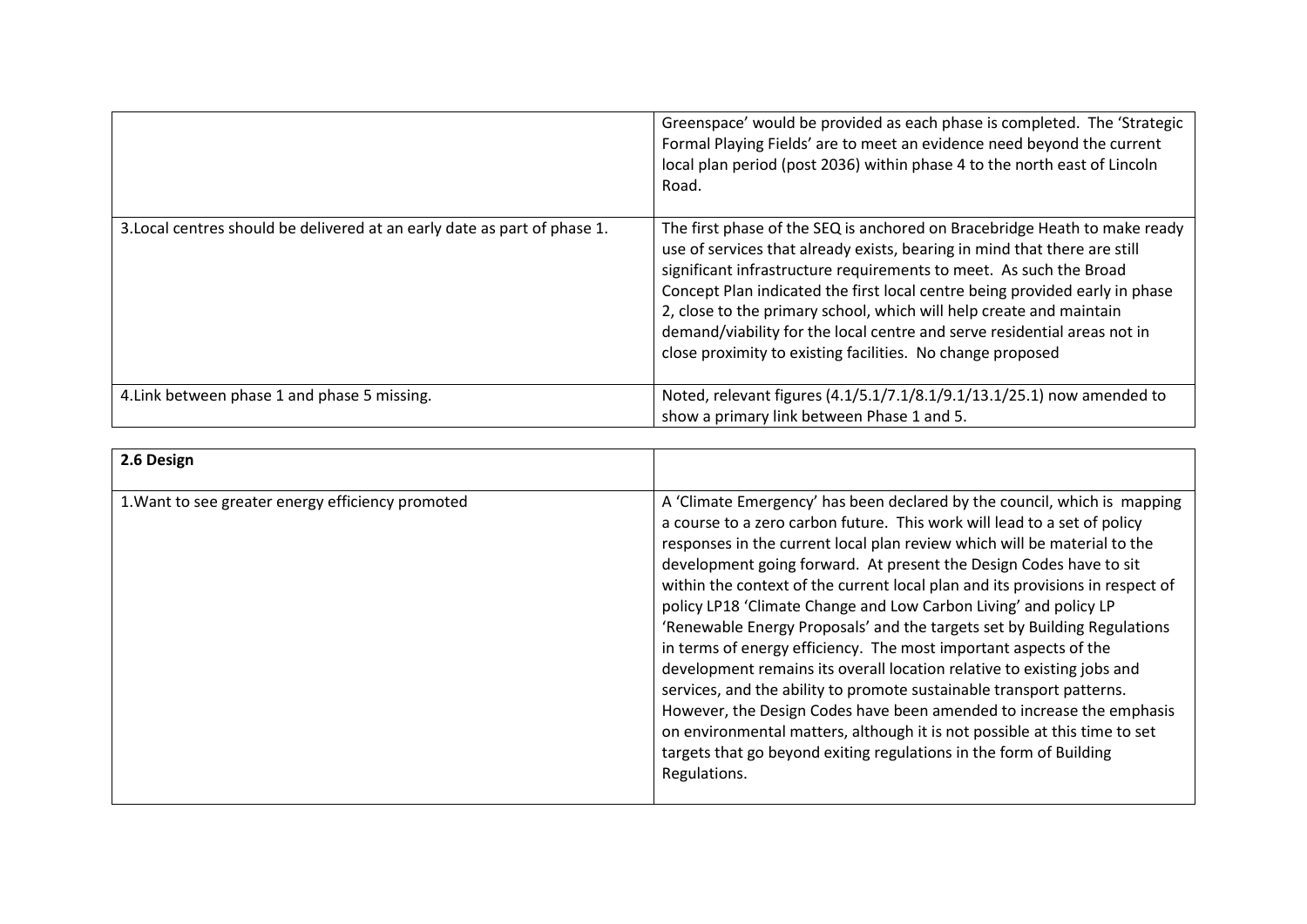| 2. Number of representations want to see greater emphasis on single storey<br>dwellings                       | This representation is embodied in consultation undertaken on the<br>Bracebridge Heath Neighbourhood Local Plan, respondents indicating they<br>would prefer to see only single storey development within the parish.<br>Policy LP 10 'Meeting Accommodation Needs' of the CLLP requires<br>developers to provide housing solutions that contribute to meeting the<br>housing needs of the housing market area. Whilst this will include single<br>storey dwellings, suitably integrated into the overall development, it must<br>be recognised that the SEQ is intended to meet the needs of a much wider<br>housing need, a significant proportion of which will not have a preference<br>for single storey accommodation.                                                                                                                               |
|---------------------------------------------------------------------------------------------------------------|------------------------------------------------------------------------------------------------------------------------------------------------------------------------------------------------------------------------------------------------------------------------------------------------------------------------------------------------------------------------------------------------------------------------------------------------------------------------------------------------------------------------------------------------------------------------------------------------------------------------------------------------------------------------------------------------------------------------------------------------------------------------------------------------------------------------------------------------------------|
| 3. Representations support provision of wide tree lined avenues.                                              | There is a strong emphasis within the Design Codes in promoting high<br>quality landscaping. The Primary Route typology seeks wide verges to<br>allow for planting. In addition many primary routes follow ribbons of open<br>space associated with view corridors.                                                                                                                                                                                                                                                                                                                                                                                                                                                                                                                                                                                        |
| 4. Use of streets/buildings in Lincoln to illustrate the Design Code not<br>appropriate/too urban in context. | Agreed that draft document placed too heavy a reliance on vernacular<br>drawn from Lincoln City. The aim, through illustrations and photos, as well<br>as text, is to reflect upon the points being made in the detailed sections.<br>Drawing on vernacular from Lincoln City is relevant to a point, but so is the<br>best of development elsewhere throughout the district and beyond. This is<br>not just in terms of drawing on vernacular to demonstrate elements of<br>individual housing design, but the changing requirements of developments<br>to include features such as SUD's, Wildlife Corridors, pedestrian and cycle<br>permeability and, inevitably, the private car. The district has many good<br>examples of more recent developments incorporating these features, and<br>the illustrative material has been updated to reflect this. |
| 5. A number of representations suggest that 2.5 to 3.5 story dwelling are<br>out of character.                | These concerns are perhaps a reflection of wording used within the draft<br>Design Codes and the need to revisit illustrative material to reduce<br>emphasis on 2.5 to 3.5 storey dwellings. The intention of the guide is not to<br>see tall buildings liberally used within the development, rather they that<br>they should be available to designers to punctuate the street scenes they                                                                                                                                                                                                                                                                                                                                                                                                                                                               |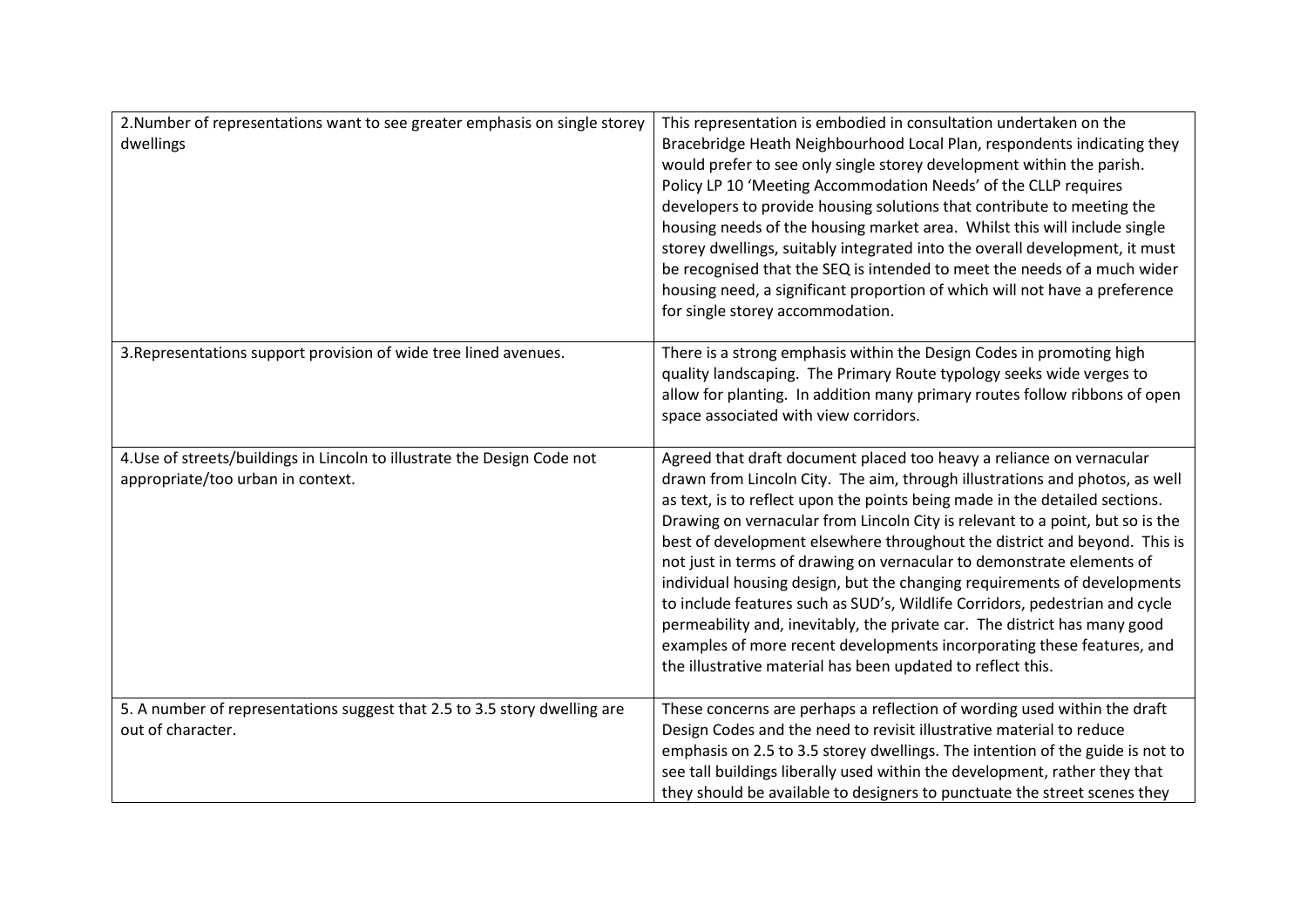| are designing. Amendment will remove reference to 3.5 storey dwellings to     |
|-------------------------------------------------------------------------------|
| allow for 'suitably scaled and justified taller buildings over 2 storey where |
| these can be justified and assist in the understanding of a layout through    |
| punctuating the street scene'. At same time illustrative material has been    |
| revisited to reduce over reliance on street scenes incorporating 2.5 and 3    |
| storey dwellings to provide a more balance perspective.                       |
|                                                                               |

| 2.7 Other Points Arising                                                                                                                                       |                                                                                                                                                                                                                                                                                                                                                                                                                                                                                                                                                                                                                                                                                                       |
|----------------------------------------------------------------------------------------------------------------------------------------------------------------|-------------------------------------------------------------------------------------------------------------------------------------------------------------------------------------------------------------------------------------------------------------------------------------------------------------------------------------------------------------------------------------------------------------------------------------------------------------------------------------------------------------------------------------------------------------------------------------------------------------------------------------------------------------------------------------------------------|
| 1. One letter of support from local business owner in Bracebridge Heath,<br>proposal good for trade and local centres will offer opportunity for<br>expansion. | Noted. Reflects on the fact that for many businesses the impact of the<br>SEQ, particularly in its early phases, will be positive. The key will be to offer<br>good connections to the centre of Bracebridge Heath in the form of<br>pedestrian, cycle and public transport infrastructure to build upon this<br>opportunity in a sustainable manner.                                                                                                                                                                                                                                                                                                                                                 |
| 2. Representations want to see retention of existing public rights of way<br>across the SEQ.                                                                   | There are remarkably few designated public rights of way across the SEQ<br>given its size. Principle amongst these is the 'Viking Way' running along the<br>edge of the South Common, which the Design Code seeks to retain along it<br>current line. There is also a link between Lincoln Road and Heighington<br>Road, which is also shown to be retained along its existing line running<br>along the eastern edge of the proposed strategic playing fields in phase 4.<br>No amendments therefore required. More importantly the SEQ opens up<br>the opportunity to create many more footpath/cycleway links throughout<br>the area running through green spaces linking proposed neighbourhoods. |
| 3. Will the new 'Planning for the Future White Paper' be used going forward<br>with this plan and how will it affect the development?                          | The white paper does not set out government policy but is a consultation<br>document on proposed changes to the planning system. As such it cannot<br>be reflected within the Design Code. However, it is notable that there are<br>references within the paper to design and the use of design codes, which<br>continues to remain key to the Governments approach to new<br>development.                                                                                                                                                                                                                                                                                                            |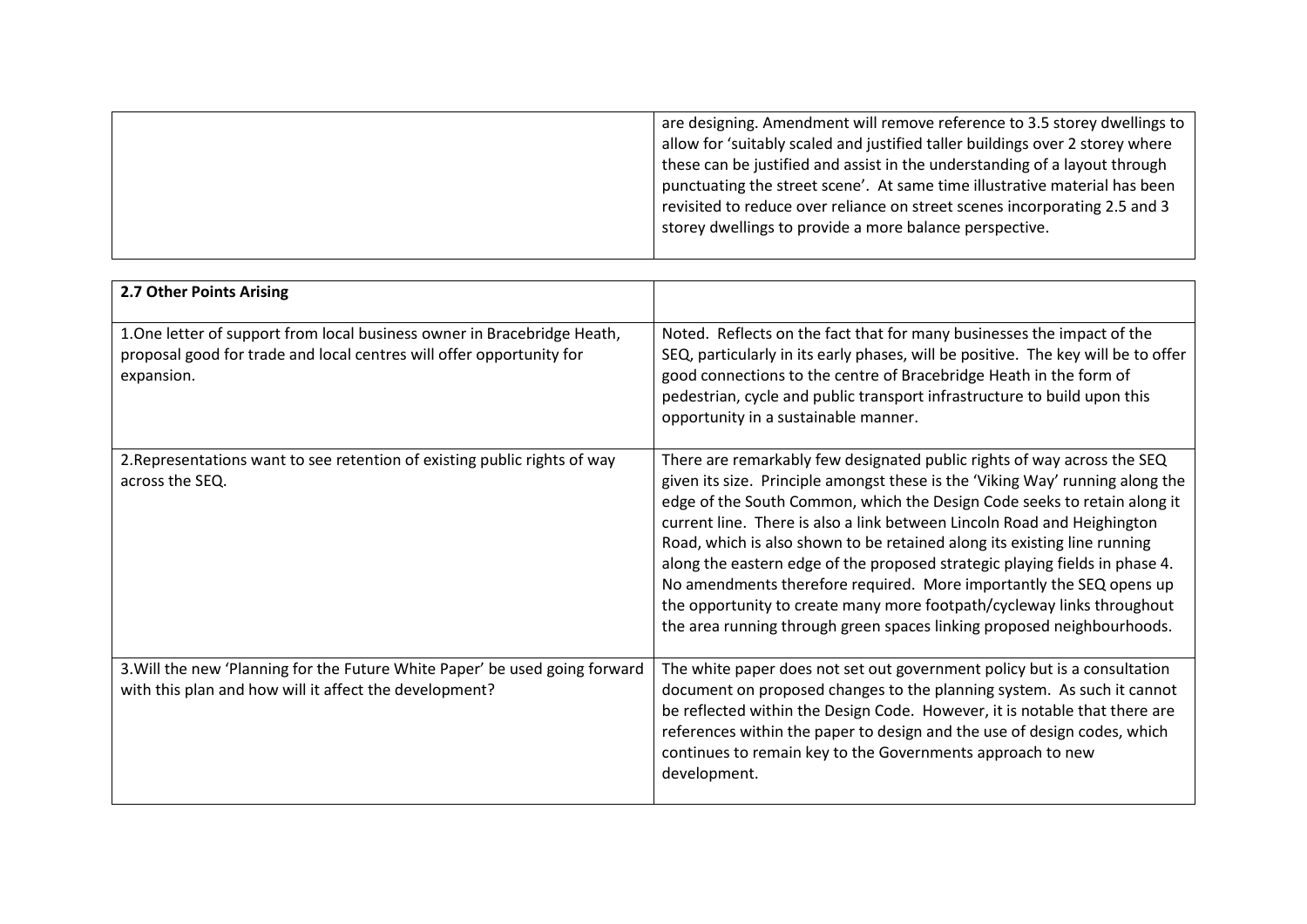| 4. The development of former St John's Hospital should be finished before<br>building any further homes. | Given the particular type of scheme, involving conversion of a historic<br>building, it is a relatively niche market. The SEQ seeks to address housing<br>need across a much broader spectrum of housing need. However,<br>development of the SEQ, in particular the fact that the first phase of<br>development is in close proximity to St Johns, will enhance Bracebridge<br>Heath from a marketing perspective and help provide the momentum<br>required to complete this scheme. |
|----------------------------------------------------------------------------------------------------------|---------------------------------------------------------------------------------------------------------------------------------------------------------------------------------------------------------------------------------------------------------------------------------------------------------------------------------------------------------------------------------------------------------------------------------------------------------------------------------------|
| 5. When will summary of design workshop be provided?                                                     | Now included as Appendix B of the Design Guide.                                                                                                                                                                                                                                                                                                                                                                                                                                       |

| 3.0 Local Ward Member Response                                                                                                                                                                                             |                                                                                                                                                                                                                                                                                                                                                                                                                                                                                                                                                                                                                                                                                                                                                                                                                                                                                                                                                                                        |
|----------------------------------------------------------------------------------------------------------------------------------------------------------------------------------------------------------------------------|----------------------------------------------------------------------------------------------------------------------------------------------------------------------------------------------------------------------------------------------------------------------------------------------------------------------------------------------------------------------------------------------------------------------------------------------------------------------------------------------------------------------------------------------------------------------------------------------------------------------------------------------------------------------------------------------------------------------------------------------------------------------------------------------------------------------------------------------------------------------------------------------------------------------------------------------------------------------------------------|
| 3.1 Representations were received on the 23 <sup>rd</sup> July 2020 from Councillor Carrington, Cllr Tinsley, Cllr Pennell, and Cllr Moran. The main headings and<br>responses are outlined below.                         |                                                                                                                                                                                                                                                                                                                                                                                                                                                                                                                                                                                                                                                                                                                                                                                                                                                                                                                                                                                        |
| 1. Concerns expressed regarding the status of the 'Broad Concept Plan' and<br>its treatment within the Introduction to the Design Codes, referencing the<br>lack of any formal agreement by the Council as per policy LP28 | The 'Broad Concept Plan' has never been formally approved by the Council.<br>Policy LP28 sets out a requirement for all the sustainable urban extensions<br>allocated in the plan to have such a formally approved plan. However, it is<br>evident that each SUE has been brought forward at different timescales,<br>some, like the SEQ, in tandem with the adoption of the CLLP. The 'Broad<br>Concept Plan' produced for the SEQ (developer led initiative) was subject to<br>local consultation and put forward as evidence to the public inquiry into the<br>CLLP, such that it has significant material weight.<br>However, it is recognised that agreement of the Design Codes brings with it<br>the opportunity to formally approve a Broad Concept Plan, albeit one based<br>largely on that previously drafted, with changes limited to those necessary<br>to reflect newly arising matters such as the 'pipeline corridor' and the need<br>to incorporate a 'mobility hub'. |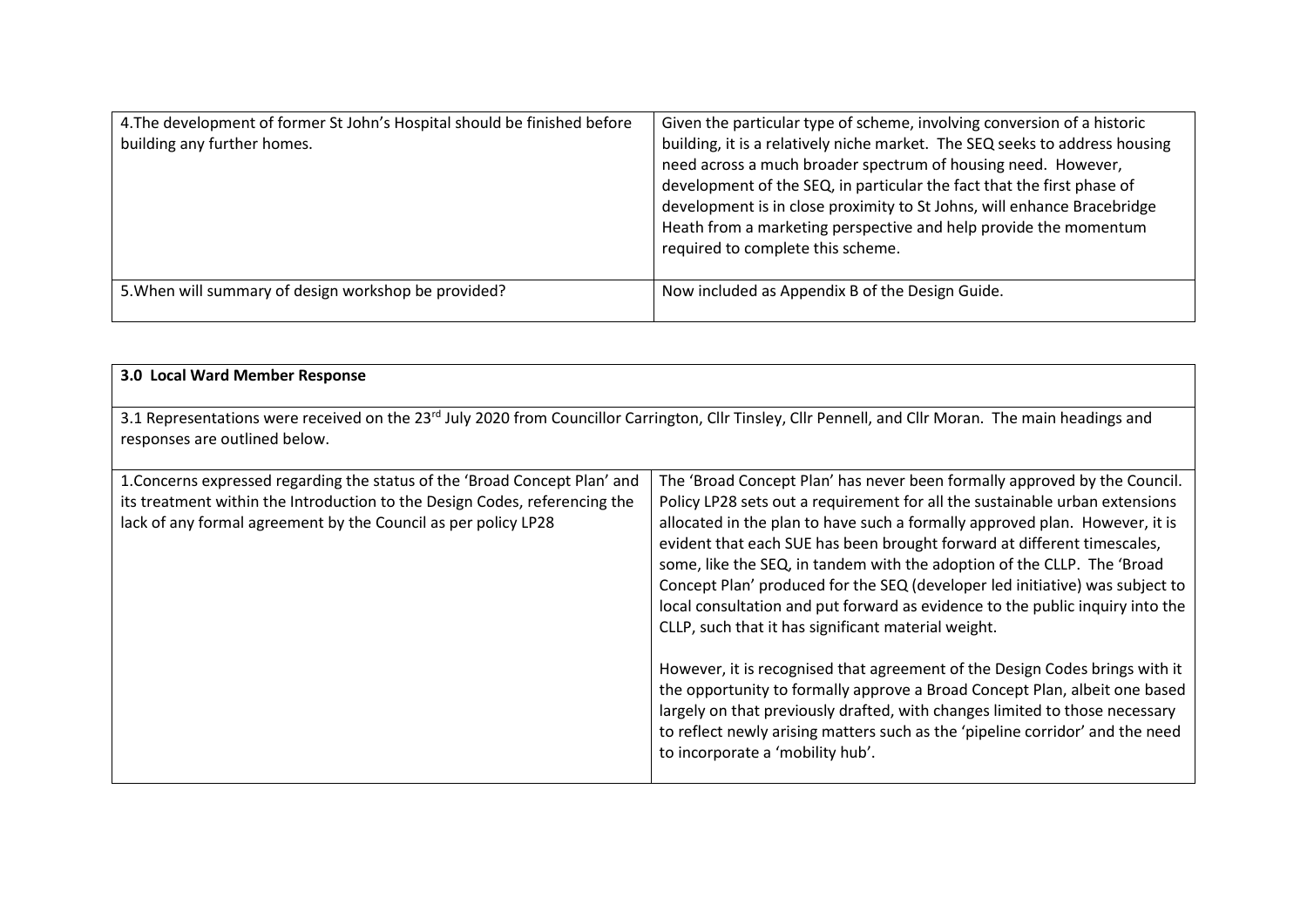|                                                                                                                                                                                                                                                          | Accordingly the document has been renamed to reflect this change to the<br>'Lincoln South East Quadrant Broad Concept Plan and Design Code'. The<br>introduction has been re worded to reference the draft Broad Concept Plan<br>(Figure 1.1) within its correct context and goes on to present two new<br>spatial plans, the 'Broad Concept Regulating Plan' (Fig 5.1) and the 'Broad<br>Concept Plan Phasing Plan' (Fig 4.1).<br>It is considered that these changes both reflect previous work undertaken<br>but allow for full wait to be given to a Broad Concept Plan that sits within<br>the requirements of policy LP28.                                                                                                      |
|----------------------------------------------------------------------------------------------------------------------------------------------------------------------------------------------------------------------------------------------------------|---------------------------------------------------------------------------------------------------------------------------------------------------------------------------------------------------------------------------------------------------------------------------------------------------------------------------------------------------------------------------------------------------------------------------------------------------------------------------------------------------------------------------------------------------------------------------------------------------------------------------------------------------------------------------------------------------------------------------------------|
| 2. Strategic Green Space - point to the importance of strategic green space<br>running through the site, the so called 'green river' shown on the<br>indicative map ('The Broad Concept Plan'). Suggest that it has vanished<br>north of Canwick Avenue. | The 'Broad Concept Regulating Plan' at Fig 5.1 matches the 'Draft Broad<br>Concept Plan' in terms of green space in its entirety (including north of<br>Canwick Avenue) except in two respects, the additional introduction of the<br>'Pipeline Corridor' to reflect a key constraint, and an extension to the green<br>space running north along Canwick Avenue towards the local centre (this is<br>an additional extension, not the area suggested to have 'vanished'). The<br>widths of these elements scale exactly to the 'Broad Concept Plan' although<br>it should be noted that this is a high level indicative plan, final extent and<br>relationship to built elements will be determined via more detail<br>applications. |
| 3. Concerns that green corridors blurred by functionally being within<br>different character areas.                                                                                                                                                      | The Regulating Plan sets out clearly the broad extent of green corridors<br>through the SEQ. Inevitably, given their prevalence across the site, the<br>green corridors are either separate character areas in their own right ('The<br>Pipeline Corridor' of the 'Southern Green Edge' for example) or interface<br>with other character areas. It is not considered that they are therefore<br>blurred by being in these different character areas if the Broad Concept<br>Regulating Plan is used as an overriding plan, with the character area<br>descriptions adding detail.                                                                                                                                                    |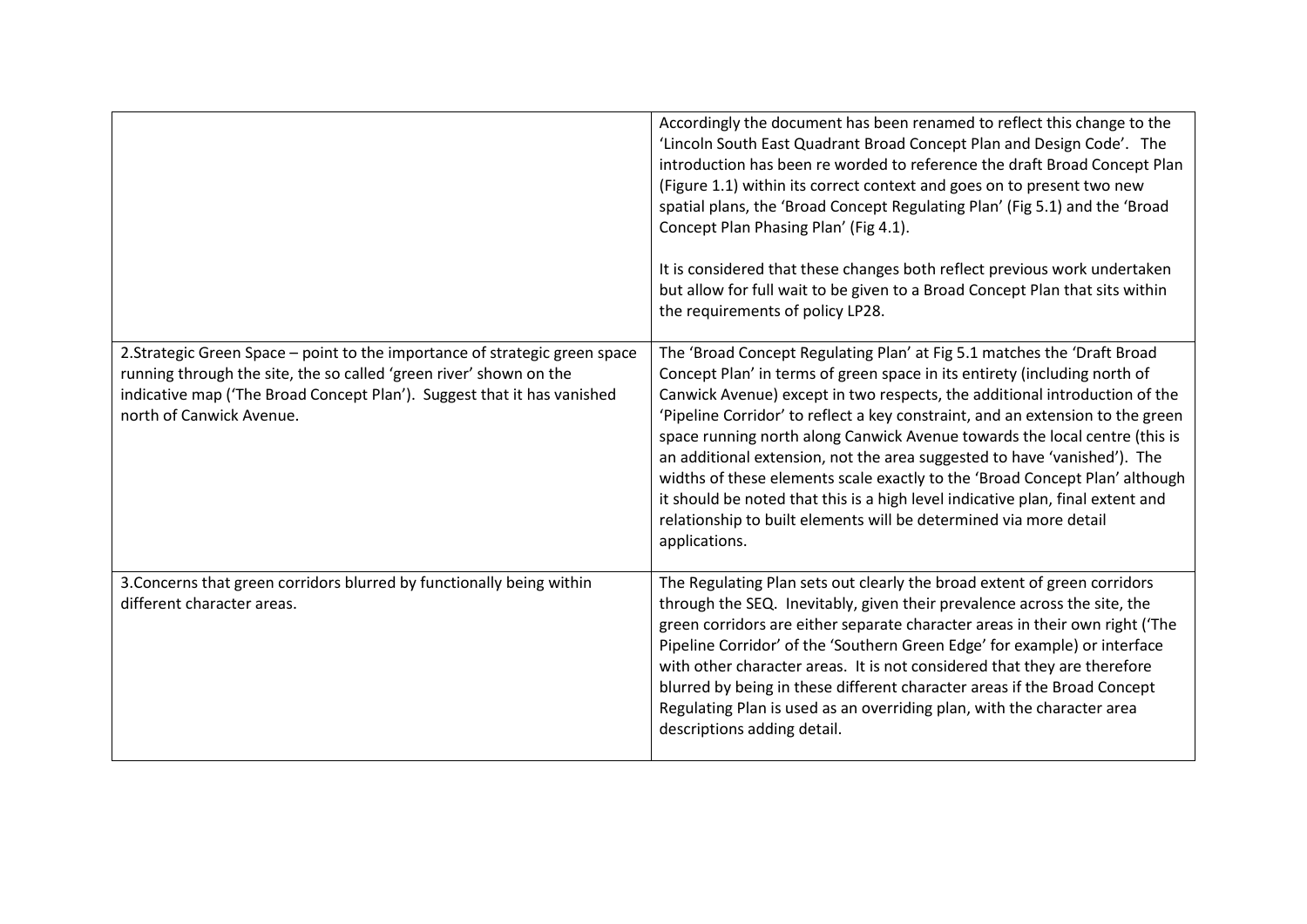| 4. Representation made that a broader based and more through reference<br>should be made to local vernacular, including reduce reliance on the many<br>illustrations drawn from Lincoln City                                                                                                             | Agreed that draft document placed too heavy a reliance on vernacular<br>drawn from Lincoln City. The aim, through illustrations and photos, as well<br>as text, is to reflect upon the points being made in detailed sections.<br>Drawing on vernacular from Lincoln City is relevant to a point, but so is the<br>best of development elsewhere through the district and beyond. This is not<br>just in terms of drawing on vernacular to demonstrate elements of<br>individual housing design, but the changing requirements of developments<br>to include features such as SUD's, Wildlife Corridors, pedestrian and cycle<br>permeability and, inevitably, the private car. The district has many good<br>examples of more recent developments incorporating these features, and<br>the illustrative material has been updated to reflect this. |
|----------------------------------------------------------------------------------------------------------------------------------------------------------------------------------------------------------------------------------------------------------------------------------------------------------|-----------------------------------------------------------------------------------------------------------------------------------------------------------------------------------------------------------------------------------------------------------------------------------------------------------------------------------------------------------------------------------------------------------------------------------------------------------------------------------------------------------------------------------------------------------------------------------------------------------------------------------------------------------------------------------------------------------------------------------------------------------------------------------------------------------------------------------------------------|
| 5. Note that the SEQ will be a new community linked to neighbouring<br>villages but not coalescing with them. Concerned that it should have a<br>centre of focal point. Not sufficiently clear where the heart of the new<br>community will be, what it will look like or relate to the rest of the SUE. | Point understood. The inclusion of a pipeline corridor along Lincoln Road<br>has bisected the Local Centre proposed on the Draft Broad Concept Plan.<br>At the same time a mobility hub has been introduced. These changes<br>suggest that a more compact local centre including local services, school<br>site, mobility hub, and potential care home sat at the heart of the SEQ, with<br>strong links out into it, might best be promoted, within which more<br>detailed design might be controlled by reference to a further detailed<br>design brief for the district centre.                                                                                                                                                                                                                                                                  |
|                                                                                                                                                                                                                                                                                                          | Accordingly a 'District Centre/Community Hub' has been placed in phase<br>three in the angle of Canwick Avenue and Lincoln Road on the Broad<br>Concept Regulating Plan. It forms is own Character Area (CA9 at chapter<br>22). It is considered that this is the most appropriate location building upon<br>the locational advantages of placing a mobility hub in close proximity to<br>both a secondary school and local services. It will be a focus for<br>pedestrian/cycle and public transport routes through the site and sit at the<br>head of a public transport corridor leading into the wider Lincoln area.                                                                                                                                                                                                                            |
| 6. Support the principle of a hierarchy of streets but want further detail<br>street pattern to help understand how movement will work within the                                                                                                                                                        | The inclusion of a hierarchy of streets is intended to inform detailed design<br>to ensure the stated concerns are met. It is considered to be an<br>unreasonable expectation to design a pattern of streets across a                                                                                                                                                                                                                                                                                                                                                                                                                                                                                                                                                                                                                               |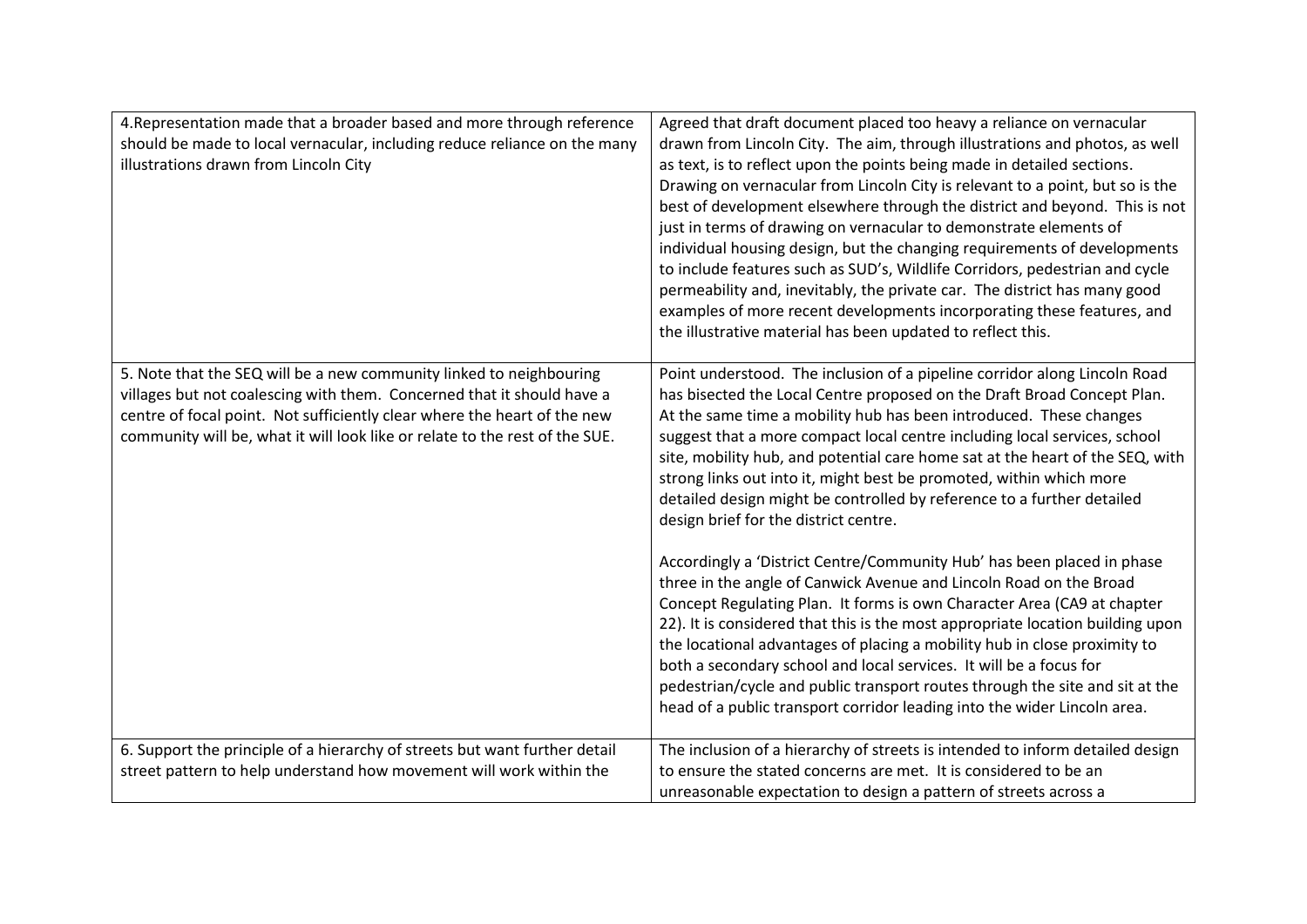| SEQ, to ensure site lines to major vistas are provided and ensure<br>integration of individual character areas                                                                                                                                                         | development of 6000 new homes. The Design Code is intended to place<br>permeability and movement at the heart of the development, both for<br>cyclists, pedestrians and public transport. A number of amendments have<br>been included to strengthen this position and in particular illustrative<br>material included to demonstrate the principles underlying the Design<br>Codes. In terms of Views and Vistas, these are clearly identified and coded<br>in chapter 16. Development proposals will have to demonstrate<br>compliance to be acceptable. Sufficient protection to these proposed<br>corridors is therefore provided.                                                                                                                                                                                                                                       |
|------------------------------------------------------------------------------------------------------------------------------------------------------------------------------------------------------------------------------------------------------------------------|------------------------------------------------------------------------------------------------------------------------------------------------------------------------------------------------------------------------------------------------------------------------------------------------------------------------------------------------------------------------------------------------------------------------------------------------------------------------------------------------------------------------------------------------------------------------------------------------------------------------------------------------------------------------------------------------------------------------------------------------------------------------------------------------------------------------------------------------------------------------------|
| 7. Concern re use of cul-de-sacs.                                                                                                                                                                                                                                      | Whilst concerns expressed, cul-de-sacs are only mentioned twice in the<br>Design Code. Street patterns, function and permeability are all understood,<br>but avoiding 'dead end roads' seems to be the concern.<br>Additional wording proposed to ensure that 'dead ends' are avoided and<br>that where cul-de-sacs are used they allow more than one point of access<br>for walking and cycling so they perform a movement function. Specifically,<br>where a mechanism to access to open space, enabling development to<br>front-out over such space, this could be explicit.<br>Avoiding use of 'courtyards' is an issue of terminology and the Design Code<br>will be strengthened to underline that we do not want rear courtyards but<br>well-designed and overlooked courtyards or squares where car parking is<br>integrated within the layout as a design solution. |
| 8. Building Heights - concerned that the code sets maximum height of 3.5<br>storey for primary streets and 2.5 storey for secondary streets. Concerned<br>that the wording will allow these heights to become the norm and be out<br>of character with the local area. | These concerns are perhaps a reflection of wording used within the draft<br>Design Codes and the need to revisit illustrative material to reduce<br>emphasis on 2.5 to 3.5 storey dwellings. The intention of the guide is not to<br>see tall buildings liberally used within the development, rather they that<br>they should be available to designers to punctuate the street scenes they<br>are designing. The Design Codes have therefore been revisited to reflect<br>this requirement. At same time illustrative material revisited to reduce over                                                                                                                                                                                                                                                                                                                    |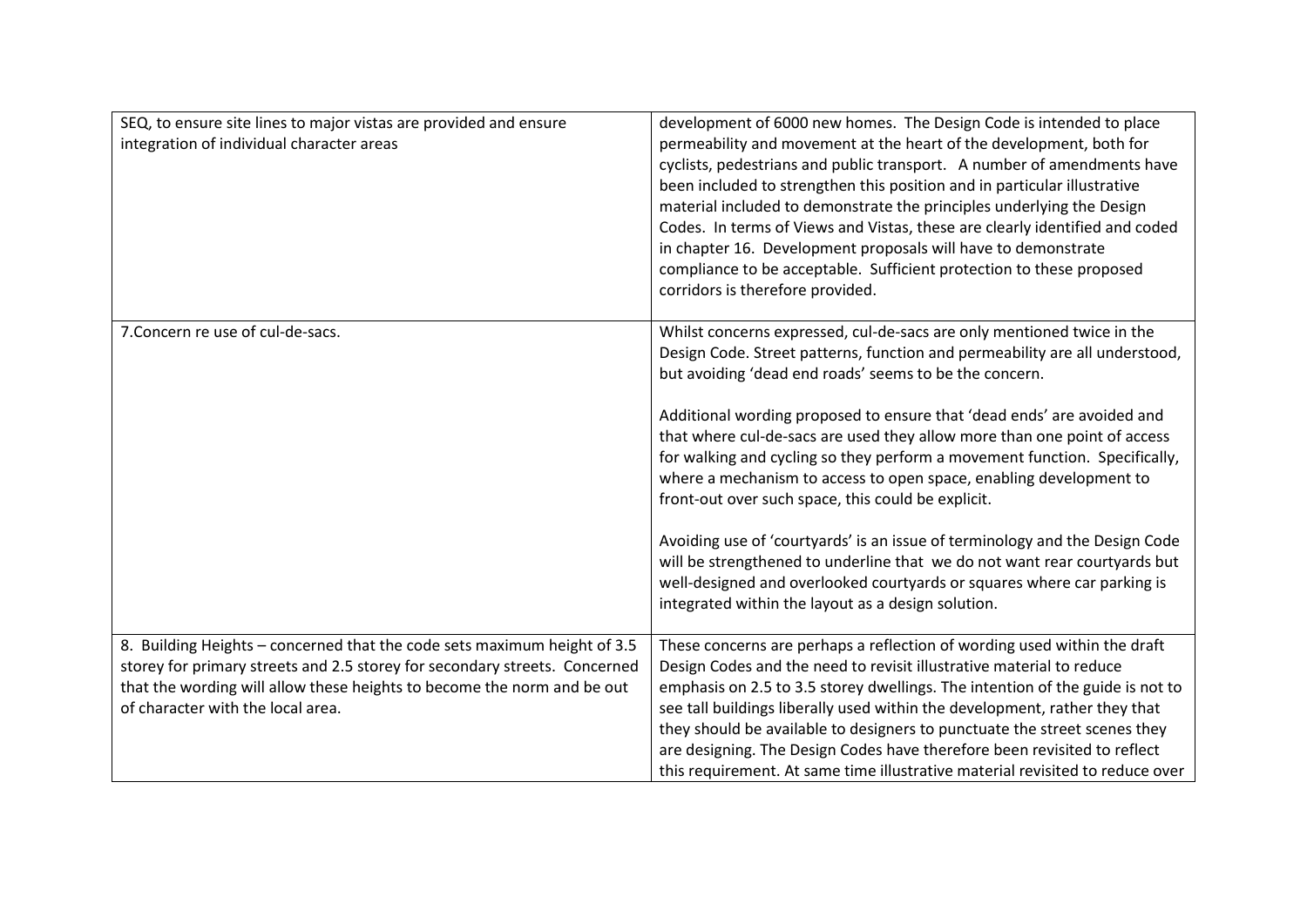|                                                                                                                                                                                                                                                                                              | reliance on street scenes incorporating 2.5 and 3 storey dwellings to<br>provide a more balanced perspective.                                                                                                                                                                                                                                                                                                                                                                                                                                                                                |
|----------------------------------------------------------------------------------------------------------------------------------------------------------------------------------------------------------------------------------------------------------------------------------------------|----------------------------------------------------------------------------------------------------------------------------------------------------------------------------------------------------------------------------------------------------------------------------------------------------------------------------------------------------------------------------------------------------------------------------------------------------------------------------------------------------------------------------------------------------------------------------------------------|
| 9. There appears to be no bus service associated with phase 1, is this<br>correct                                                                                                                                                                                                            | Relevant plans amended to show potential bus route to phase 1 south of<br>Bracebridge Heath and through phase 1 to phase 5, which has also included<br>introduction of a primary route between the two phases to accommodate<br>this.                                                                                                                                                                                                                                                                                                                                                        |
| 10. Whilst it is accepted that some elements of the environmental impact<br>of housing are not planning matters, believe that the environmental issue<br>should be more prominent in the narrative of the Code both in terms of<br>positioning and detail of the text.                       | Reference is made by the representation to the declaration of a climate<br>emergency by the Council and mapping a course to a zero carbon future.<br>This work will lead to a set of policy responses in the local plan review<br>which will be material to the development going forward. At present the<br>Design Codes sit within the context of the current local plan.<br>Notwithstanding the above the Design Codes have been reworded,<br>particularly within the introduction, to reflect the declaration of a climate<br>change emergency.                                          |
| 11. The map on p 14 shows the allotments as a 'local centre' within phase 2                                                                                                                                                                                                                  | The key to the phasing plan had, inadvertently, swapped the shading for<br>the local centre and allotments over. This has been amended.                                                                                                                                                                                                                                                                                                                                                                                                                                                      |
| 12. Accepted that phasing will be affected by which developer is ready to<br>progress a particular parcel of land. Concerned that making a start of the<br>scheme the southern extension (Church Commissioners Land) well<br>removed from the core of the SUE will appear to be urban sprawl | The phasing reflects that submitted as part of the evidence to the Local<br>Plan Inquiry. It is based on not only on a logical first phase more closely<br>associated with Bracebridge Heath and existing infrastructure, but reflects<br>the ownership pattern with an eye to early delivery given the importance of<br>the SEQ moving forward for land supply. The point of urban sprawl is not<br>however accepted, the site is well contained by the Eastern by pass and<br>good design, through the Design Code and agreement of sustainable<br>transport links, is key to integration. |

**4.0 Local Parish Council Responses – Bracebridge Heath Parish Council**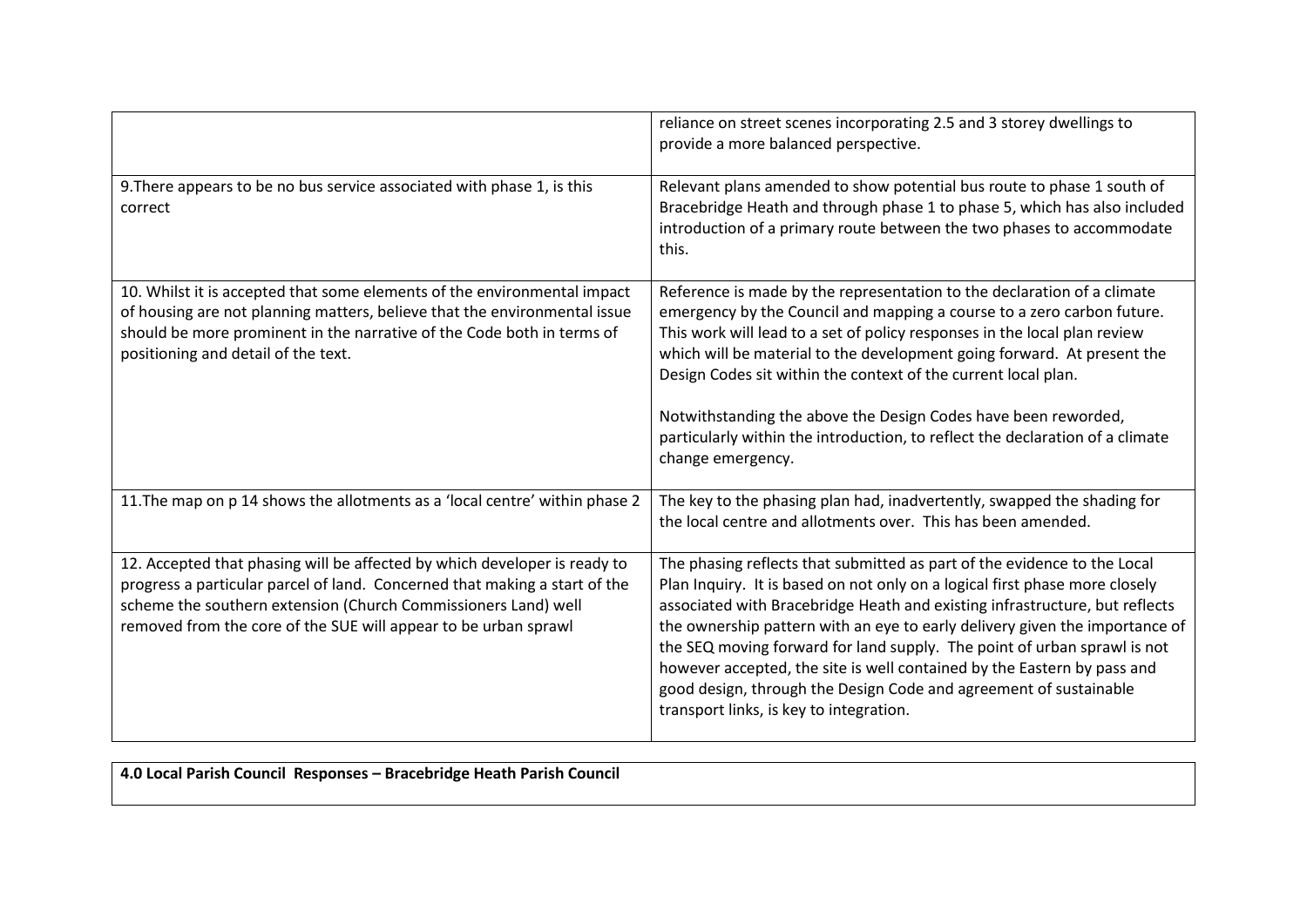| 1. Representation that varying widths for green corridors from 60m to<br>200m are set out in the Design Codes and that developers will go for the<br>minimum width. | See 3.0 (2) above. Design Code does not prescribe widths, Regulation Plan<br>shows indicative green corridors in line with the Broad Concept Plan which<br>will be used to assess applications against which will set the detailed extent<br>of the corridors.                                                                                                                                                                                                                                                                                                                                                                                                                                                                                                                                                                    |
|---------------------------------------------------------------------------------------------------------------------------------------------------------------------|-----------------------------------------------------------------------------------------------------------------------------------------------------------------------------------------------------------------------------------------------------------------------------------------------------------------------------------------------------------------------------------------------------------------------------------------------------------------------------------------------------------------------------------------------------------------------------------------------------------------------------------------------------------------------------------------------------------------------------------------------------------------------------------------------------------------------------------|
| 2. Wish to see more allotments                                                                                                                                      | The Design Codes set out green infrastructure Provision linked back to the<br>standards set out in policy LP24 and appendix C of the CLLP. Allotments are<br>contained in the 'Local Usable Greenspace - Urban' typology for which a<br>standard of 1.5ha/1000 population is identified. If a shortfall of allotments<br>is evidenced further provision can be negotiated in term of individual<br>applications.                                                                                                                                                                                                                                                                                                                                                                                                                  |
| 3. Bracebridge Heath is short of playing fields.                                                                                                                    | Like point 2 above standards for local playing pitches are set out in policy<br>LP24 and appendix C of the CLLP and these are referenced within the<br>Design Codes. Again included in the 'Local Usable Greenspace - Urban'<br>typology. This is not to be confused with 'Strategic Formal Playing Fields'<br>which is subject to an additional quantity standard of 1.1 ha/1000<br>population. The SEQ regulating plan contains an area to meet the need for<br>strategic formal playing fields, although importantly this is located in the<br>last phase of development beyond the current local plan period to 2036.<br>This reflects the current evidence base which suggests there is no current<br>shortfall of strategic playing fields in the Lincoln area but anticipates the<br>need for such beyond the plan period. |
| 4. Position of playing fields on other side of B1188 not easily accessible for<br>residents leading to increase pressure for existing pitches in BH                 | As above, the strategic playing fields are to meet the Lincoln area's needs<br>(including SEQ) beyond plan period. The access standard in appendix C of<br>CLLP is 15km distance or 15 min drive. Within this context the playing fields<br>proposed will be well within this access standard, and well related to the<br>SEQ, and Bracebridge Heath, by a network of footpaths/cycle ways, and in<br>close to the proposed mobility hub.                                                                                                                                                                                                                                                                                                                                                                                         |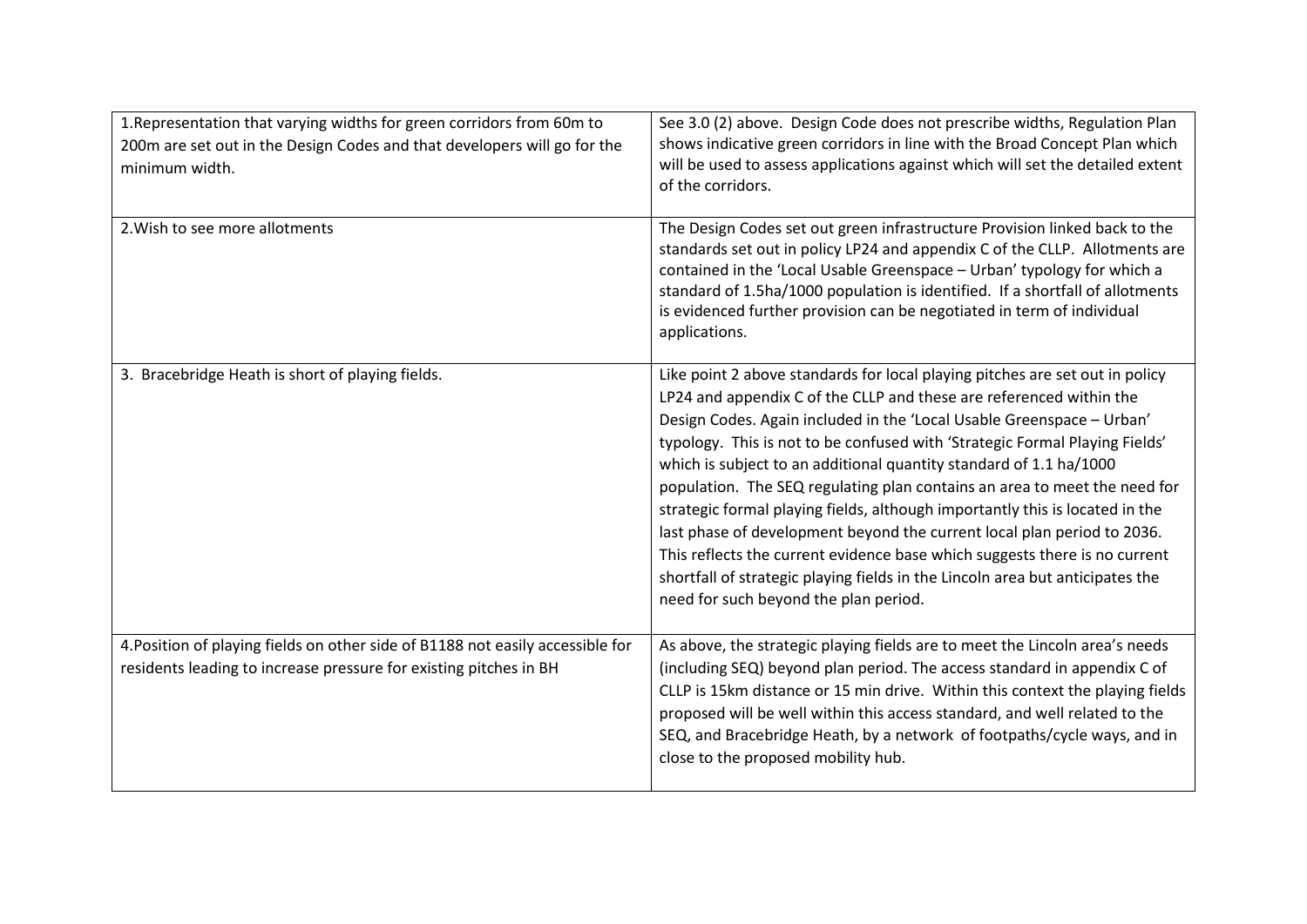| 5. Support LEAPS and NEAPS but want details of equipment to be provided<br>and age rangeswant more for children of older ages.                                         | Appendix A of the Design and Access Code sets out detailed play area<br>specification.                                                                                                                                                                                                                                                                                                                                                                                                                                                                    |
|------------------------------------------------------------------------------------------------------------------------------------------------------------------------|-----------------------------------------------------------------------------------------------------------------------------------------------------------------------------------------------------------------------------------------------------------------------------------------------------------------------------------------------------------------------------------------------------------------------------------------------------------------------------------------------------------------------------------------------------------|
| 6. Concerned re management of open spaces, want to avoid use of<br>management companies.                                                                               | Design Code to be amended to reference as policy LP24 (d) which requires<br>'appropriate mechanisms to be secured which will ensure the future<br>satisfactory maintenance and management of open space'. Amendment to<br>be included requiring developers to approach the Parish Council as first<br>order of preference.                                                                                                                                                                                                                                |
| 7. Want more detail on landscaping and inclusion of bird and bat boxes.<br>Want to see introduction of wildlife corridors                                              | In general these comments are too prescriptive. A landscape and design<br>matrix is included at page 101 of the design code but gives 'suggested<br>species'. Applications will be supported by ecological appraisals and<br>biodiversity measure agreed (such as bird and bat boxes). There are a large<br>number of green corridors and landscaped edges, and this goes back to the<br>point of these features being multifunctional, in that they provide the<br>potential for the creation of wildlife corridors. (See response in 3.0 (3)<br>above). |
| 8. Want to see adequate planting for swales alongside their effective<br>management                                                                                    | Planting is covered on page 99 of the Design Code. Design Code to be<br>amended to reference management which might either fall to highways<br>next to road or Parish Council/management company in other areas.                                                                                                                                                                                                                                                                                                                                          |
| 9. Want to see insistence on the inclusion of higher standards re<br>renewables/sustainable construction                                                               | See 3(10) above.                                                                                                                                                                                                                                                                                                                                                                                                                                                                                                                                          |
| 10. Reference is made to the Design Code illustration showing no gardens<br>for properties on Canwick Avenue, are there measures to reduce noise and<br>air pollution? | Noise measures etc would be a matter for individual planning applications<br>but this seems to be a misconception due to Fig 21.1this is a depiction<br>of a gateway from Canwick Avenue, not a gateway to Canwick Avenue, that<br>is these houses are not fronting onto Canwick Avenue. The Canwick<br>Avenue character area text also requires the retention of hedgerows along<br>Canwick Avenue with linear areas of open space running between the                                                                                                   |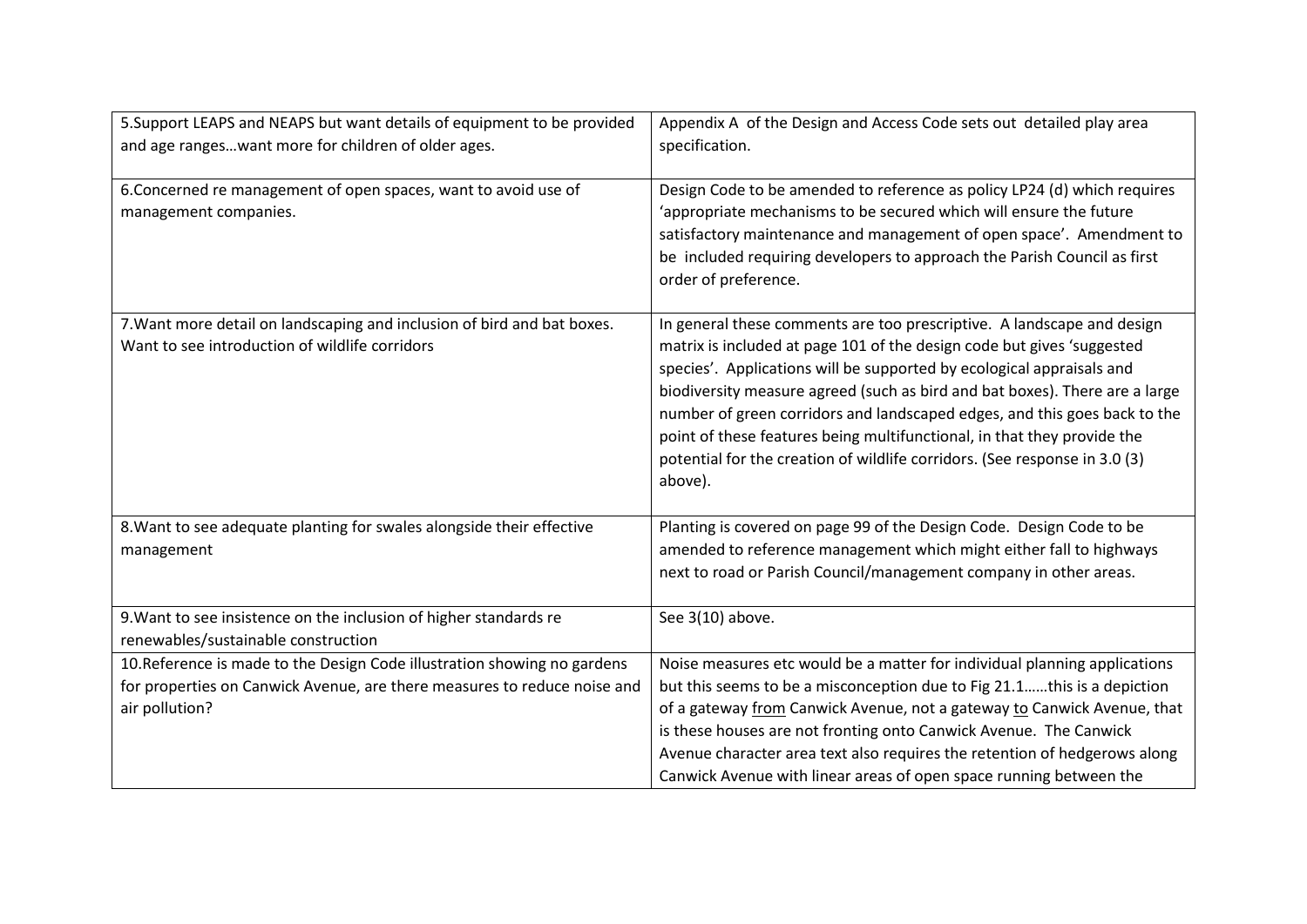|                                                                                                                    | hedgerows and built development. Add in wording on Fig 21.2' gateway<br>from Canwick Avenue into the development'.                                                                                                                                                                                                                                                                                                                                                                                                                                                             |
|--------------------------------------------------------------------------------------------------------------------|--------------------------------------------------------------------------------------------------------------------------------------------------------------------------------------------------------------------------------------------------------------------------------------------------------------------------------------------------------------------------------------------------------------------------------------------------------------------------------------------------------------------------------------------------------------------------------|
| 11. Concerned that cycle ways will not be delivered and that links to<br>existing areas needed.                    | Internal to the site strong backing is given to the provision of a permeable<br>network of cycle and pedestrian links against which individual application<br>will be judged. External cycle connections are extremely important and will<br>be achieved via policy LP30, through LCC negotiating appropriate planning<br>obligations via applications. However, the Design Codes to be further<br>amended to set a general context by setting out the need for wider<br>connections to the Lincoln Area (reword to para 1.4)                                                  |
| 12. Want to see detailed specification for cycle ways. Want bike hire to be<br>available                           | Cycleway will be to LCC specification, construction details inappropriate for<br>Design Codes. Mobility hub to provide opportunity for bike hire operation.                                                                                                                                                                                                                                                                                                                                                                                                                    |
| 13. Want a defined percentage of affordable housing and for these to be<br>'pepper potted'.                        | The correct vehicle to define the level of affordable housing is policy LP11<br>of the CLLP (20%). Not appropriate to be defined in Design Codes. It might<br>or might not be the case that development viability across Central<br>Lincolnshire might change in the future which would be need to be<br>evidence via any Local Plan Review. As such referencing any figure in the<br>Design Code could in any event become rapidly out of date. Policy LP11<br>also requires 'affordable housing should integrate seamlessly into the site<br>layout amongst private housing. |
| 14. Don't want to see dwellings over 2 storey, 3 storey will be incongruous<br>with existing settlement character. | See response to 3.0 (8) above for proposed amendments.                                                                                                                                                                                                                                                                                                                                                                                                                                                                                                                         |
| 15. Don't like use of terms like 'high street' or townscape, inconsistent<br>with existing settlement character.   | The word 'townscape' is used in two places on page 19 and 56 and has<br>been replace with 'street scape' and 'design'. Likewise 'High Street' has<br>been used once to reference the juxtaposition of uses in local centres to<br>primary routes. This has replaced to reference a need for uses to front<br>primary routes.                                                                                                                                                                                                                                                   |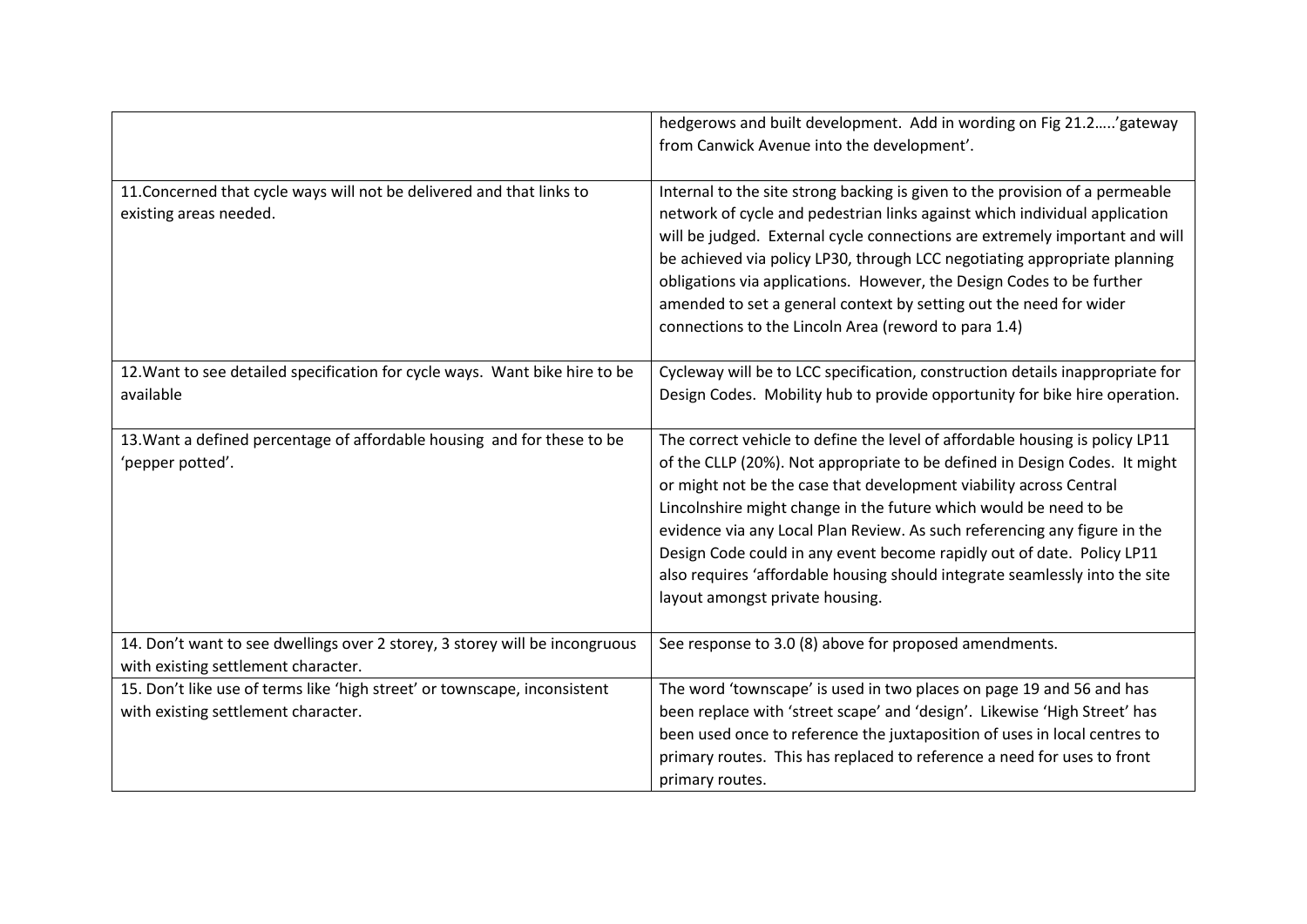| 16. Reference use of blue render as being out of character.                                                                                                      | Reference to blue render was used in the Character Areas sections under                                                                                                                                                                                                                                                                                                                                                                                                                                                                                                                                                                                                                                                                                                                                                                                                              |
|------------------------------------------------------------------------------------------------------------------------------------------------------------------|--------------------------------------------------------------------------------------------------------------------------------------------------------------------------------------------------------------------------------------------------------------------------------------------------------------------------------------------------------------------------------------------------------------------------------------------------------------------------------------------------------------------------------------------------------------------------------------------------------------------------------------------------------------------------------------------------------------------------------------------------------------------------------------------------------------------------------------------------------------------------------------|
|                                                                                                                                                                  | 'Materials'. Agreed out of character and it has been deleted.                                                                                                                                                                                                                                                                                                                                                                                                                                                                                                                                                                                                                                                                                                                                                                                                                        |
|                                                                                                                                                                  |                                                                                                                                                                                                                                                                                                                                                                                                                                                                                                                                                                                                                                                                                                                                                                                                                                                                                      |
| 17. Want to limit the use of terrace dwellings, believing to be to urban in<br>context and would like to see a greater mix of housing that includes<br>bungalows | Policy LP10 of the CLLP requires that developers provide housing solutions<br>that contribute to meeting the housing needs of the market area. This is an<br>important point, the SEQ is a sustainable urban extension which is intended<br>to meet housing needs not only within the local parishes (clearly, given its<br>size) but within the local plan area. As such a mix and of dwelling types and<br>tenures will be sought. Whilst it is considered incorrect to label terraced<br>housing as 'urban' in context, there are plenty of examples of 'traditional'<br>terraced housing in Bracebridge Heath and other more rural settlements, it<br>is acknowledged that the illustrative material needs to reflect a broader<br>spectrum of house types and designs, there being an over reliance on<br>terraced buildings and vernacular examples form Lincoln (see 3.0 (8)) |
| 18. Want the regulating plan to be more prescriptive                                                                                                             | It is not the role of the Design Codes to be prescriptive, it is to encourage<br>good design and innovation where appropriate.                                                                                                                                                                                                                                                                                                                                                                                                                                                                                                                                                                                                                                                                                                                                                       |
| 19. More limestone buildings should be used near St John's, White Hall                                                                                           | The key point here is that use of limestone buildings should be encouraged                                                                                                                                                                                                                                                                                                                                                                                                                                                                                                                                                                                                                                                                                                                                                                                                           |
| Farm and the Manor House.                                                                                                                                        | across the site in key locations.                                                                                                                                                                                                                                                                                                                                                                                                                                                                                                                                                                                                                                                                                                                                                                                                                                                    |
| 20. Want to see use of pedestrian shortcuts within residential areas                                                                                             | Agreed but see no conflict with this requirement and the Design Codes                                                                                                                                                                                                                                                                                                                                                                                                                                                                                                                                                                                                                                                                                                                                                                                                                |
|                                                                                                                                                                  | which seek a permeable layout for both cycles and pedestrians. See 3.0 (7)<br>above.                                                                                                                                                                                                                                                                                                                                                                                                                                                                                                                                                                                                                                                                                                                                                                                                 |
| 21. Want community centre closest Bracebridge Heath to be in phase 1 not                                                                                         | The response to this concern is similar to 3.0(10) in that the first phase of                                                                                                                                                                                                                                                                                                                                                                                                                                                                                                                                                                                                                                                                                                                                                                                                        |
| 2.                                                                                                                                                               | the SEQ is anchored on Bracebridge Heath to make ready use of services                                                                                                                                                                                                                                                                                                                                                                                                                                                                                                                                                                                                                                                                                                                                                                                                               |
|                                                                                                                                                                  | that already exists, bearing in mind that there are still significant                                                                                                                                                                                                                                                                                                                                                                                                                                                                                                                                                                                                                                                                                                                                                                                                                |
|                                                                                                                                                                  | infrastructure requirements to meet. As such the Broad Concept Plan saw                                                                                                                                                                                                                                                                                                                                                                                                                                                                                                                                                                                                                                                                                                                                                                                                              |
|                                                                                                                                                                  | the first local centre being provided early in phase 2, close to the primary                                                                                                                                                                                                                                                                                                                                                                                                                                                                                                                                                                                                                                                                                                                                                                                                         |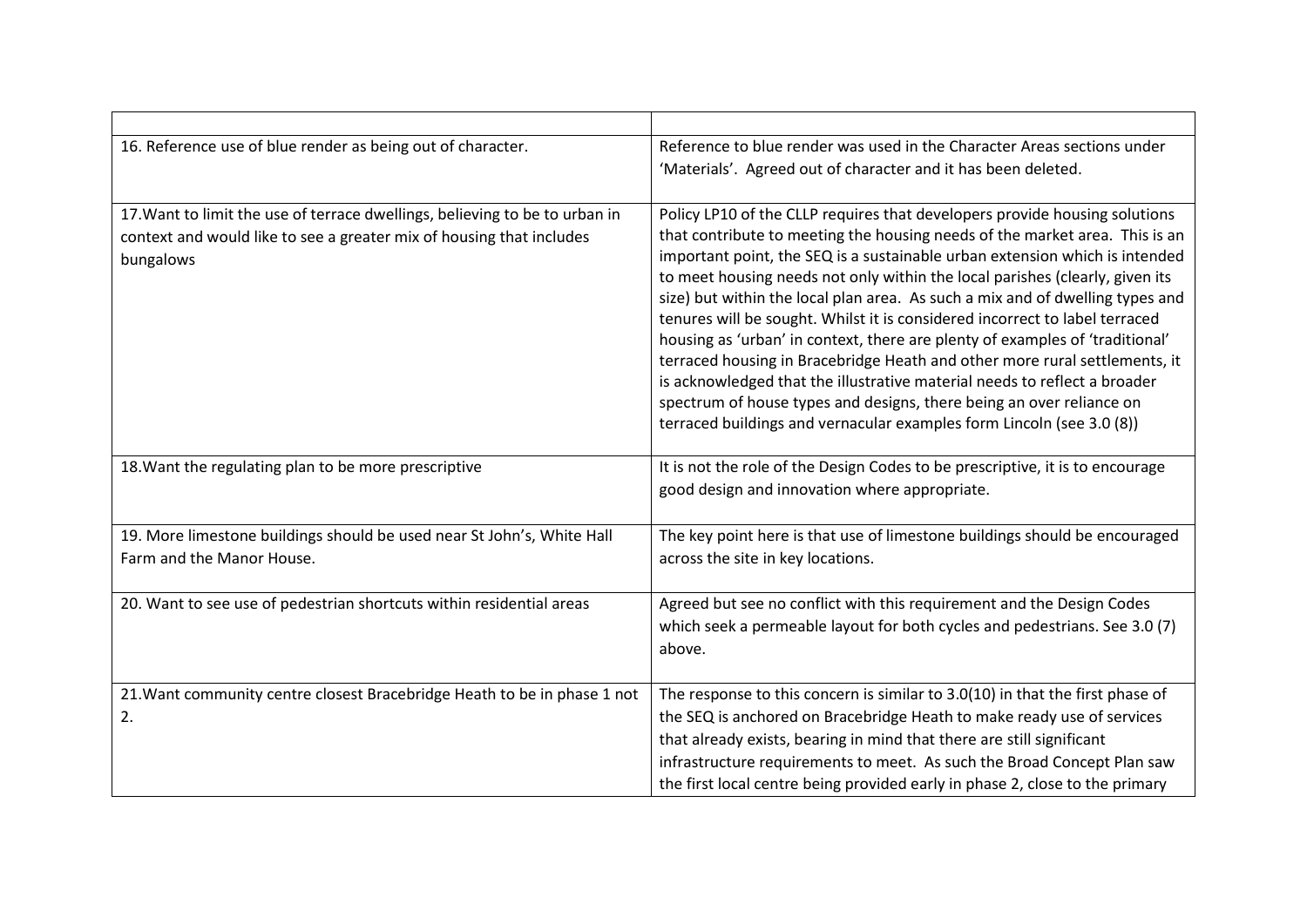|                                                                                  | school, which will help create and maintain demand/viability for the local<br>centre and serve residential areas not in close proximity to existing<br>facilities. No change proposed.                                                                                                                                                                                                                                                   |
|----------------------------------------------------------------------------------|------------------------------------------------------------------------------------------------------------------------------------------------------------------------------------------------------------------------------------------------------------------------------------------------------------------------------------------------------------------------------------------------------------------------------------------|
| 22. Concerned re lack of infrastructure such as doctors/dentist, library,        | Effectively this is an objection to the principle of development. The SEQ                                                                                                                                                                                                                                                                                                                                                                |
| churches, community halls etc.                                                   | brings with it the opportunity to bring forward additional facilities in a<br>phase manner to reflect the needs of the development.                                                                                                                                                                                                                                                                                                      |
| 23. Secondary school proposed not big enough                                     | Secondary school site included at LCC Educations request and no objections<br>have been raised in this respect to the size of the site.                                                                                                                                                                                                                                                                                                  |
| 24. Want to see inclusion of bus route on Church Commissioners land.             | See 3.0 (9) above, to be included.                                                                                                                                                                                                                                                                                                                                                                                                       |
| 25. Want to see specification of various roads and laybys to ensure<br>permeable | Inappropriate detail for Design Codes, design will be to LCC standards.                                                                                                                                                                                                                                                                                                                                                                  |
| 29. Concern that phase 1 will see construction either side of BH causing         | An issue of principle of development. There will inevitable be periods of<br>disruption but Construction Management Plans will be conditioned to                                                                                                                                                                                                                                                                                         |
| congestion.                                                                      | reduce levels of disruption in terms of working hours/construction routes.                                                                                                                                                                                                                                                                                                                                                               |
|                                                                                  | In this respect the LEB will also be open prior to development commencing.                                                                                                                                                                                                                                                                                                                                                               |
| 30. Southern green corridor only has one green edge.                             | Noted, drafting error, has been amended.                                                                                                                                                                                                                                                                                                                                                                                                 |
| 31. Key view missed over Witham Valley to the Wolds.                             | View corridors have been introduced to deal with a specific concern, the<br>historical relationship of the local area with Lincoln Cathedral/Castle. It is<br>not possible to protect every view into and out of the development area<br>without undermining its ability to deliver the new homes needed. In<br>addition, the views from Canwick Avenue are relatively restricted due to<br>landform and the hedge line along this road. |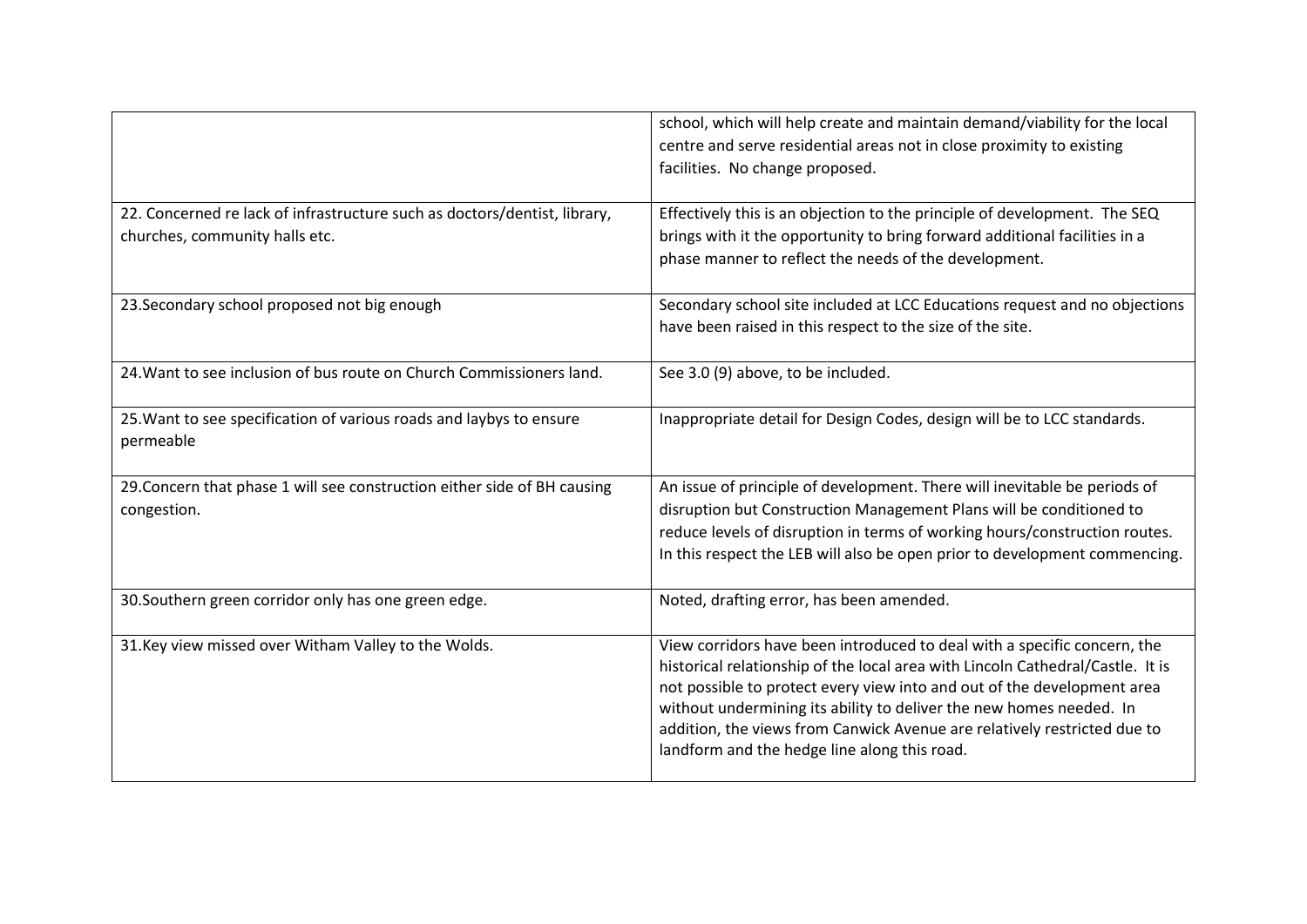| 5.0 Local Parish Council Responses - Canwick Heath Parish Council                                                                                  |                                                                         |
|----------------------------------------------------------------------------------------------------------------------------------------------------|-------------------------------------------------------------------------|
| 1. Representation made regarding photographic content of guide many                                                                                | See response to 3.0(4). Broader selection of illustrations now included |
| showing Lincoln Street Scenes.                                                                                                                     |                                                                         |
|                                                                                                                                                    |                                                                         |
| 2. Want to see "Summary of the Design Workshop" appended                                                                                           | Now included as Appendix B                                              |
| 3. Concerns expressed regarding the status of the 'Broad Concept Plan'                                                                             | See response to 3.0 (1)                                                 |
| and its treatment within the Introduction to the Design Codes, referencing<br>the lack of any formal agreement by the Council as per policy LP28   |                                                                         |
| 4. Strategic Green Space - point to the importance of strategic green space                                                                        | See response at 3.0(2).                                                 |
| running through the site, the so called 'green river' shown on the                                                                                 |                                                                         |
| indicative map ('The Broad Concept Plan'). Suggest that it has vanished<br>north of Canwick Avenue.                                                |                                                                         |
|                                                                                                                                                    |                                                                         |
| 5. Representation made that a broader based and more through reference                                                                             | See response at 3.0(4). Text revisited to reflect these concerns and a  |
| should be made to local vernacular, including reduce reliance on the many<br>illustrations drawn from Lincoln City.                                | broader selection of illustrative material.                             |
|                                                                                                                                                    |                                                                         |
| 6. Note that the SEQ will be a new community linked to neighbouring                                                                                | See response at 3.0(5)                                                  |
| villages but not coalescing with them. Concerned that it should have a<br>centre of focal point. Not sufficiently clear where the heart of the new |                                                                         |
| community will be, what it will look like or relate to the rest of the SUE.                                                                        |                                                                         |
|                                                                                                                                                    |                                                                         |
| 7. Support the principle of a hierarchy of streets but want further detail<br>street pattern to help understand how movement will work within the  | See response to 3.0 (6)                                                 |
| SEQ, to ensure site lines to major vistas are provided and ensure                                                                                  |                                                                         |
| integration of individual character areas                                                                                                          |                                                                         |
| 8. Concern re use of cul-de-sacs.                                                                                                                  | See response to 3.0(7)                                                  |
| 9. Building Heights - concerned that the code sets maximum height of 3.5                                                                           | See response to 3.0 (8)                                                 |
| storey for primary streets and 2.5 storey for secondary streets. Concerned                                                                         |                                                                         |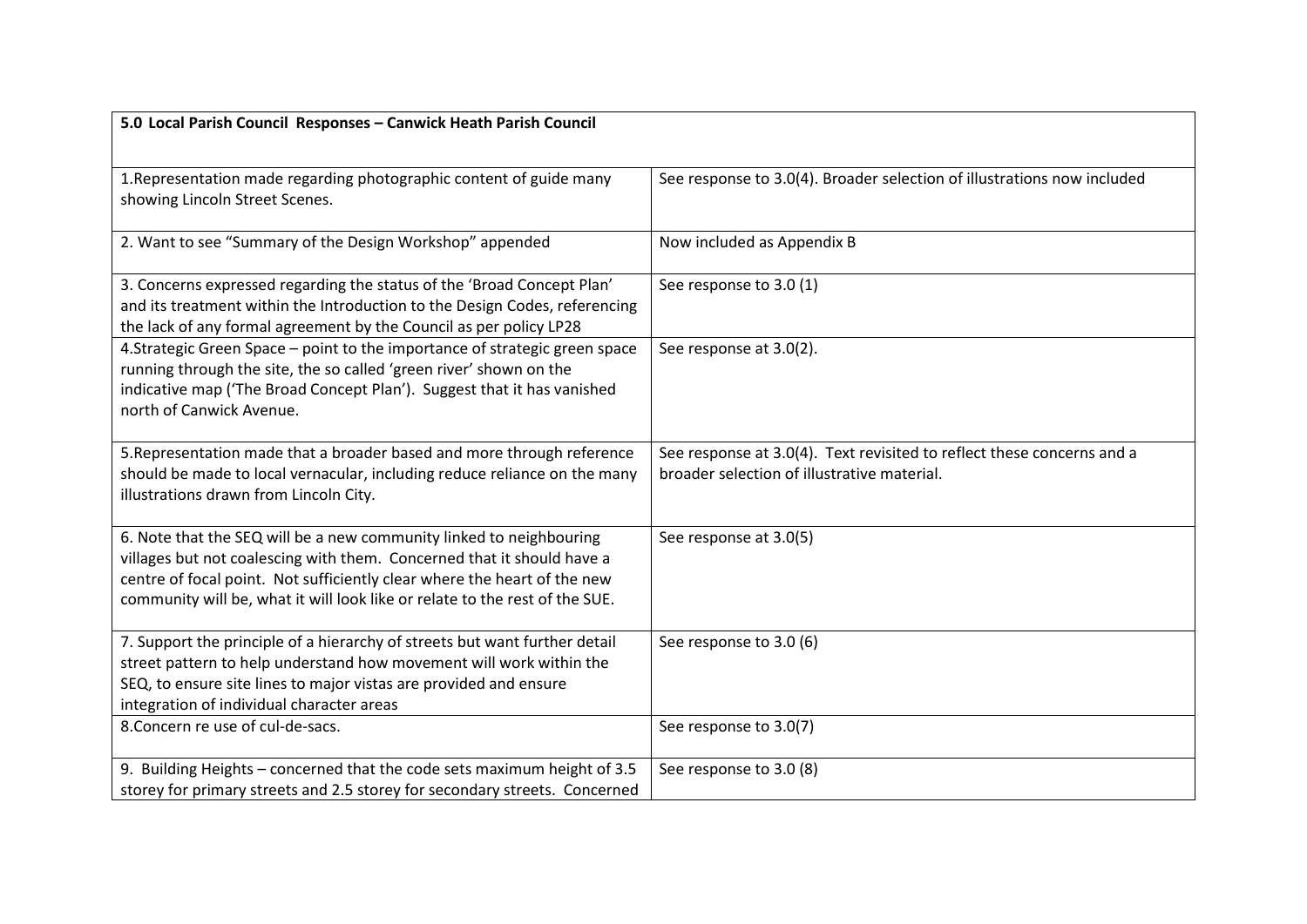| that the wording will allow these heights to become the norm and be out<br>of character with the local area.                                                                                                                                                                                  |                                                                                                                                                                                                                                                                                                                                                                                                                                                                                              |
|-----------------------------------------------------------------------------------------------------------------------------------------------------------------------------------------------------------------------------------------------------------------------------------------------|----------------------------------------------------------------------------------------------------------------------------------------------------------------------------------------------------------------------------------------------------------------------------------------------------------------------------------------------------------------------------------------------------------------------------------------------------------------------------------------------|
| 10. Whilst it is accepted that some elements of the environmental impact<br>of housing are not planning matters, believe that the environmental issue<br>should be more prominent in the narrative of the Code both in terms of<br>positioning and detail of the text.                        | See response to 3.0(10)                                                                                                                                                                                                                                                                                                                                                                                                                                                                      |
| 11. Accepted that phasing will be affected by which developer is ready to<br>progress a particular parcel of land. Concerned that making a start of the<br>scheme the southern extension (Church Commissioners Land) well<br>removed from the core of the SUE will appear to be urban sprawl. | See response to 3.0(12)                                                                                                                                                                                                                                                                                                                                                                                                                                                                      |
| 12. The Code appears to ignore the likely consequences of the<br>development on the infrastructure of adjacent settlements, reference<br>made to likely requirements for road improvements on Canwick Hill.                                                                                   | The Design Code correctly focuses on the design of the SEQ itself. It is well<br>understood that there will be the need for off-site infrastructure to link the<br>site with Lincoln. This is made clear in policies LP28 and LP30.<br>Infrastructure requirements for each phase will be determined at the<br>application phase, for instance the two current applications on the SEQ are<br>subject to detailed investigation and negotiations on these points. No<br>amendments proposed. |

| <b>6.0 Consultee Responses</b>                                                  |                                                                               |
|---------------------------------------------------------------------------------|-------------------------------------------------------------------------------|
| 6.1 Lincolnshire County Council Highways                                        |                                                                               |
| 1. "A general comment is that we consider these Design Guides are too           | This flies in the face of current advice regarding emphasis on Design and     |
| prescriptive, they stifle innovative design, and especially given the life-span | the need for Design Codes to promote high levels of design. The Design        |
| of this development (>20 years), could prevent us from implementing             | Code is in addition robust enough to allow for innovation and review. The     |
| new/future type ideas that may come forward. Especially in transport and        | reference to e-scooters is seen as a good example they will, for instance,    |
| SUDs. There needs to be a mechanism that enables new concepts to be             | still need to run along a surface, and it is hard to see how the Design Codes |
| introduced. An example of this is the Government's consultation on e-           | would be a barrier to this if they are legalised.                             |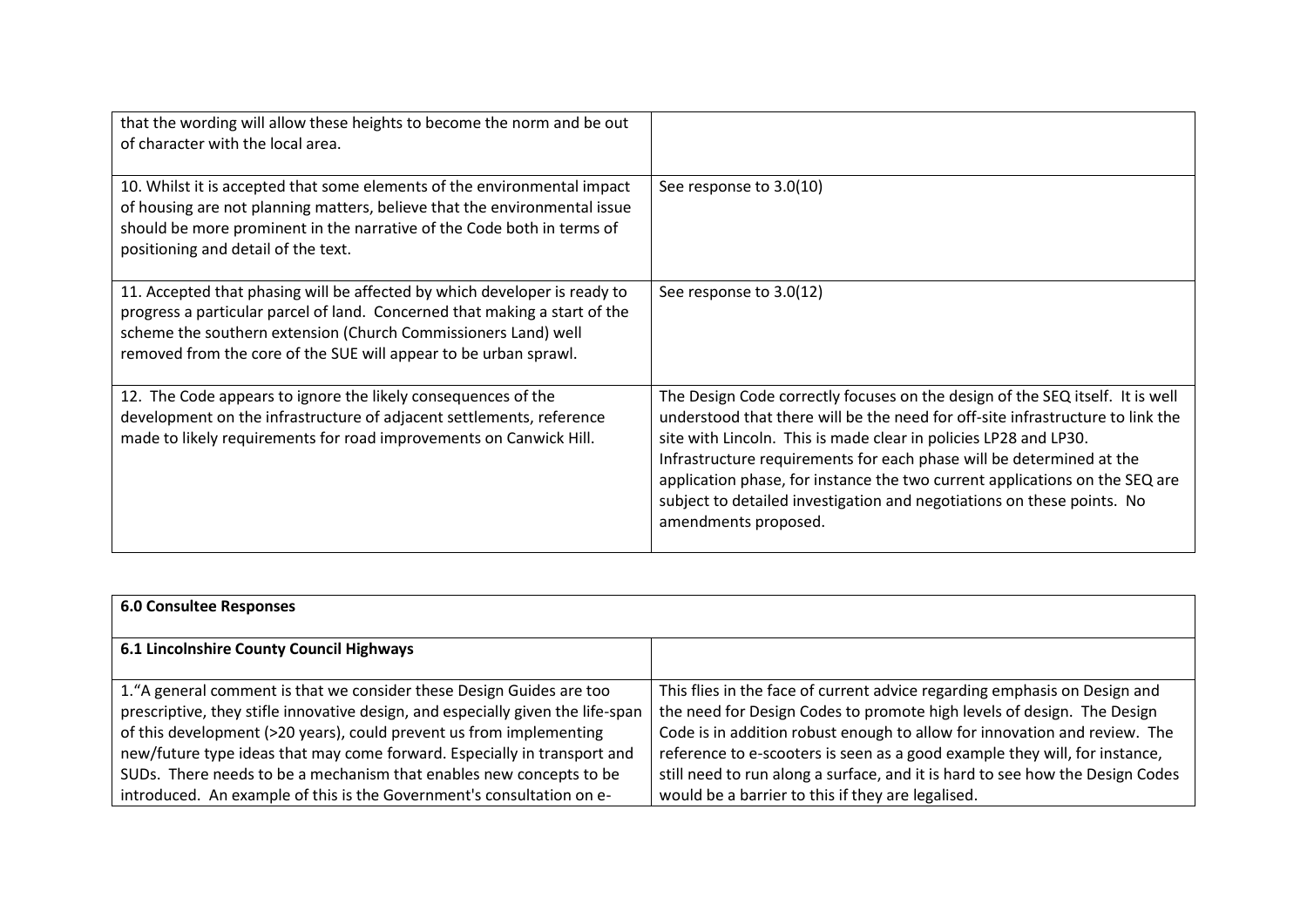| scooters, which could become legal soon. How will the street design be                                                                                                                                                                                                                                                                                                                                                                                                                                                                             |                                                                                                                                                                                                                               |
|----------------------------------------------------------------------------------------------------------------------------------------------------------------------------------------------------------------------------------------------------------------------------------------------------------------------------------------------------------------------------------------------------------------------------------------------------------------------------------------------------------------------------------------------------|-------------------------------------------------------------------------------------------------------------------------------------------------------------------------------------------------------------------------------|
| adapted to accommodate this new form of transport?"                                                                                                                                                                                                                                                                                                                                                                                                                                                                                                |                                                                                                                                                                                                                               |
|                                                                                                                                                                                                                                                                                                                                                                                                                                                                                                                                                    |                                                                                                                                                                                                                               |
| 2. "Phase 1 needs to connect to Phase 5, the layout seems to indicate that<br>the Southern Green Corridor is a severance to movement between these<br>zones. This is shown on many of the Figures (4.1, 5.1, 8.1, 9.1). We<br>consider it essential for movement, connectivity and public transport that<br>there is some form of transport connection between these areas,<br>otherwise Phase 1 becomes a 900 house cul-de-sac served off the A15<br>south of Bracebridge Heath and is not connected to the rest of the SUE<br>(and vice-versa)." | Agreed, amendments undertaken to reflect.                                                                                                                                                                                     |
| 3. "Figure 6.1 should be removed. This table of road widths, dimensions,<br>visibility etc is far too prescriptive and does not permit designers to adapt<br>to the local environment. LCC has removed these types of tables from our<br>design guides for these reasons. The principles of the street hierarchy and<br>how they function is well explained in pages 29-44 and this should be the<br>information to guide the design, not the set of inflexible criteria set out in<br>6.1."                                                       | Not acceptable, important to set out required standards, whilst some<br>amendments incorporated to allow for innovation in terms of the design of<br>streets where circumstances allow and without prejudicing highway safety |
| <b>6.2 Lincolnshire County Council Education</b>                                                                                                                                                                                                                                                                                                                                                                                                                                                                                                   |                                                                                                                                                                                                                               |
| No comments received                                                                                                                                                                                                                                                                                                                                                                                                                                                                                                                               |                                                                                                                                                                                                                               |
| <b>6.3 Lincoln City Council</b>                                                                                                                                                                                                                                                                                                                                                                                                                                                                                                                    |                                                                                                                                                                                                                               |
| No comments received.                                                                                                                                                                                                                                                                                                                                                                                                                                                                                                                              |                                                                                                                                                                                                                               |
| <b>6.4 Environment Agency</b>                                                                                                                                                                                                                                                                                                                                                                                                                                                                                                                      |                                                                                                                                                                                                                               |
| 1. We strongly support the provision of such a guide for the SUE, especially<br>as development will come forward in phases, likely led by a range of<br>developers.                                                                                                                                                                                                                                                                                                                                                                                | Noted.                                                                                                                                                                                                                        |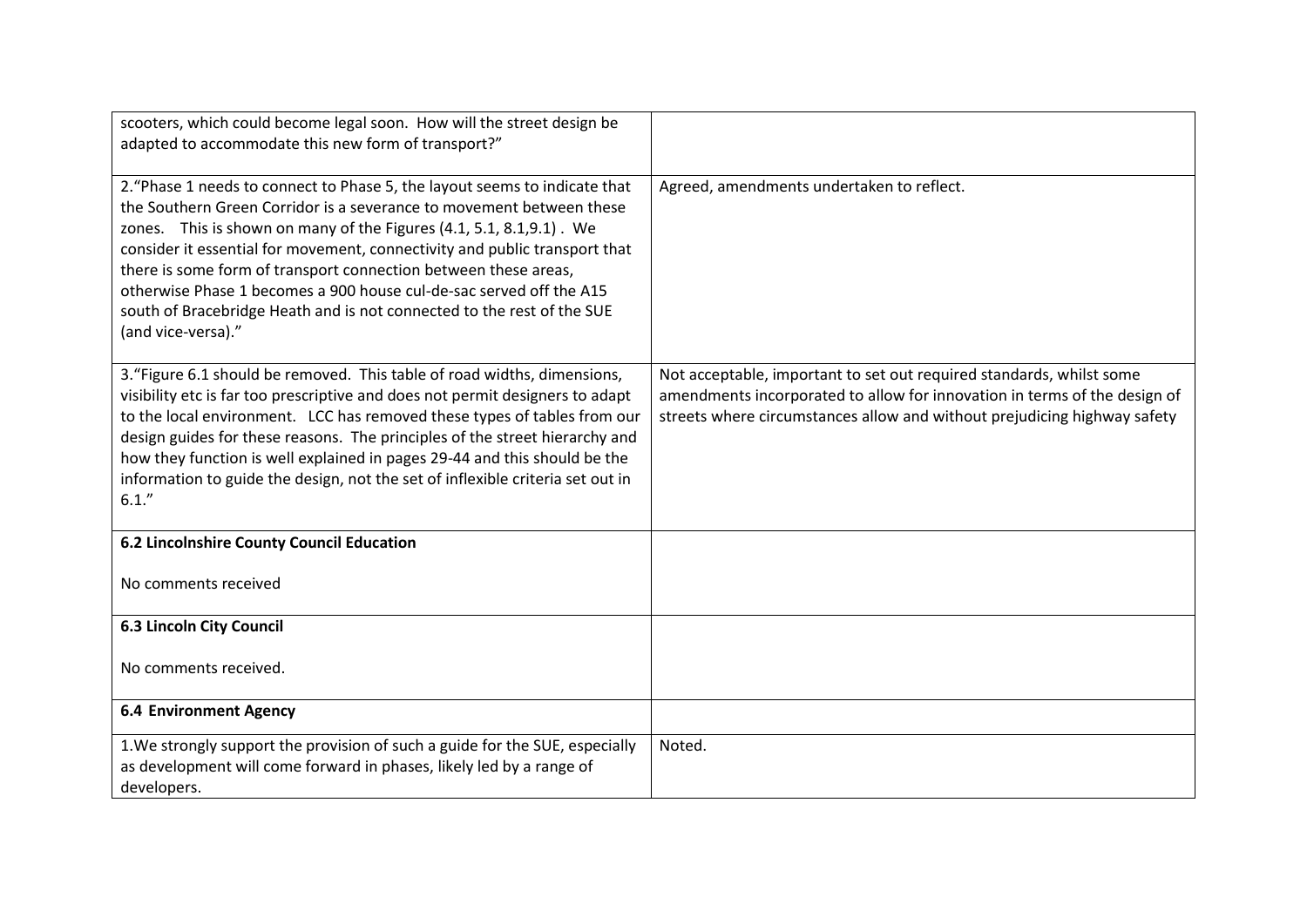| 2. We are pleased to see the focus in the draft guide on green spaces and<br>green infrastructure, with recognition of their importance to both<br>residents' health and biodiversity. I felt the latter could be given more<br>prominence, and earlier in the document. For example, on page 4 under<br>'Open Space & Detailed Design Guidance' 'Biodiversity Net Gain' could be<br>added as a separate point. (I would expect term 'net gain' to be used in the<br>document, given its inclusion in the coming Environment Bill.) Although<br>green spaces can offer multiple benefits, it must be ensured that the needs<br>of both people and wildlife are given adequate consideration. | Agreed 'Biodiversity Net Gain' should be stressed. However, not relevant<br>to amend the bullet points on the flowchart on page 4, these are specific<br>references to section headings, not the instructions themselves. Para 1.2 in<br>the introduction amended to include reference to biodiversity/emerging<br>Environment Bill. At same time new design code included specifically<br>referencing Biodiversity (Chapter 27). Paras 3.6 and 3.10 'Green<br>Infrastructure' on page 10/12 amended to reference biodiversity net gain. |
|----------------------------------------------------------------------------------------------------------------------------------------------------------------------------------------------------------------------------------------------------------------------------------------------------------------------------------------------------------------------------------------------------------------------------------------------------------------------------------------------------------------------------------------------------------------------------------------------------------------------------------------------------------------------------------------------|------------------------------------------------------------------------------------------------------------------------------------------------------------------------------------------------------------------------------------------------------------------------------------------------------------------------------------------------------------------------------------------------------------------------------------------------------------------------------------------------------------------------------------------|
| 3. The proposals for each character area are conveniently set out in the<br>'built form' and 'landscape and public realm' tables. The 'ecological<br>objectives' are more detailed for some areas than others, covering 'species<br>diversity', areas with limited public access, trees, hedges, wildflower<br>meadows and rough grassland. Presumably local knowledge and site<br>considerations have led to these recommendations. Again 'net gain' could<br>be listed in these sections, assuming it is required in each area as opposed<br>to only in the SUE as a whole.                                                                                                                | Character areas re visited to include appropriate references to biodiversity<br>net gain as a landscaping requirement.                                                                                                                                                                                                                                                                                                                                                                                                                   |
| 4. Apart from limited references to SuDS features offering benefits to<br>wildlife, there is no mention of blue infrastructure. This may be because<br>creation of wetland features has been found to be unsuitable; it would be<br>useful to clarify whether such proposal would be welcome or not.                                                                                                                                                                                                                                                                                                                                                                                         | Blue infrastructure (which is taken to be permanent water features) can be<br>a SuDs feature and are not specifically discounted by the Design Guide.<br>However they are unlikely to be achievable within the SEQ due to the<br>permeable nature of the ground which is benefit in terms of the 'SuDs train'<br>which gives first priority to infiltration as a means of disposing of surface<br>water. No amendments proposed.                                                                                                         |
| 5. In section 26, Green Infrastructure provision, it is good to see<br>accessibility and qualities standards, with reference to the Green Flag<br>award scheme. I would like the Guide to give a clearer picture of a linked<br>network, with successive phases required to link together. Improved site                                                                                                                                                                                                                                                                                                                                                                                     | Page 1 includes a reproduction of the Draft Broad Concept Plan. It is more<br>relevant to reference the Regulating Plan (Fig 5.1) on page 18 which clearly<br>sets out the extensive nature of linked 'Green Infrastructure'. Cross<br>referencing with the phasing plan illustrates that the green infrastructure is<br>used to define individual stages and key interfaces with the Lincoln Cliff and                                                                                                                                  |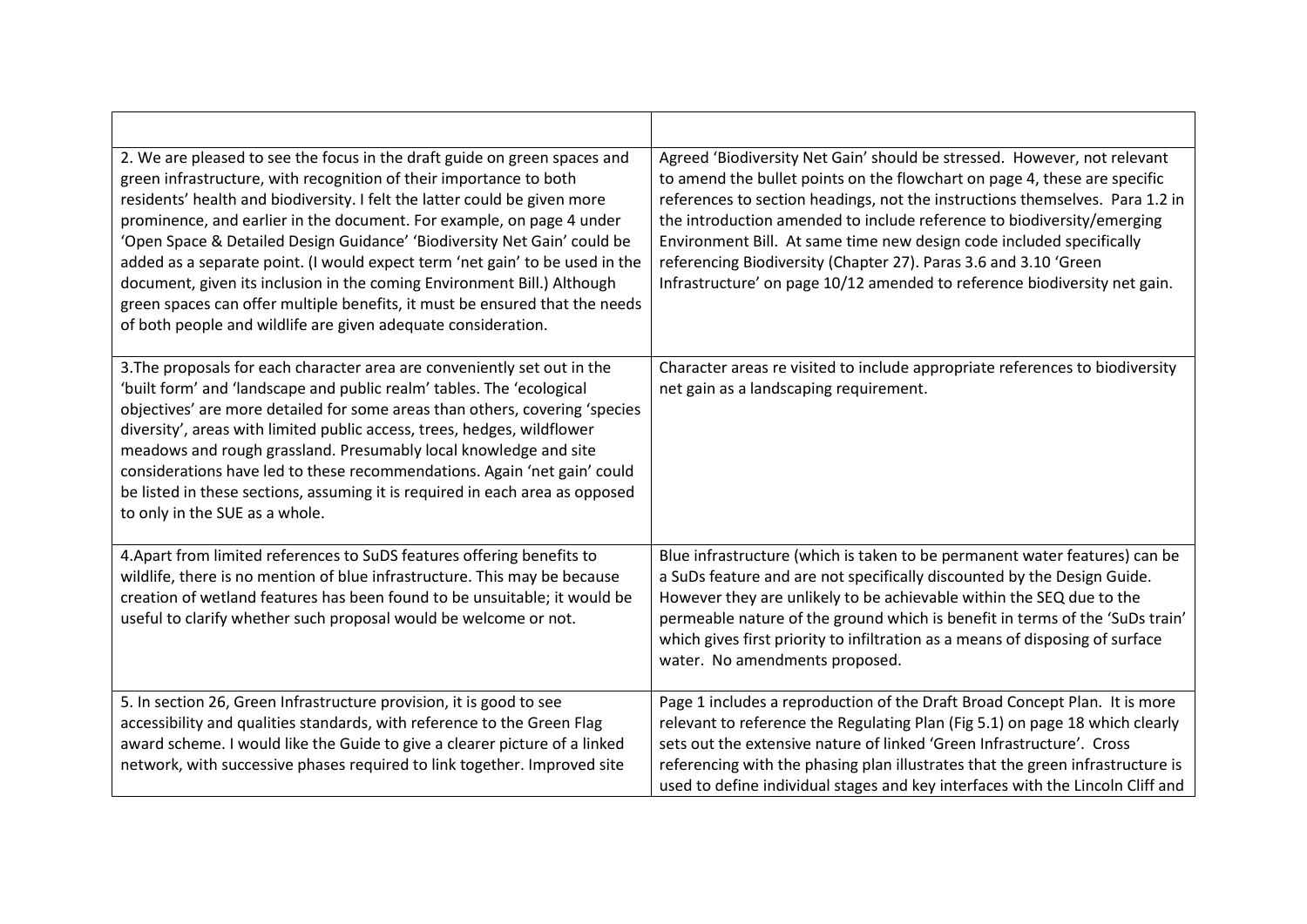| plans could clarify whether there is an overall strategy: unfortunately the<br>figure on page 1 is not clearly printed.                                                                                                                                                                                                                                                                                                                                                                                                                                                                                                                                                                                                                                                                                                                                                                                                                                                                                                                                                                                           | Open Countryside beyond. Accordingly the green infrastructure can be<br>brought forward in a phase manner.                                                                                                                                                                                                                                                                                                                                                                                                                                                              |
|-------------------------------------------------------------------------------------------------------------------------------------------------------------------------------------------------------------------------------------------------------------------------------------------------------------------------------------------------------------------------------------------------------------------------------------------------------------------------------------------------------------------------------------------------------------------------------------------------------------------------------------------------------------------------------------------------------------------------------------------------------------------------------------------------------------------------------------------------------------------------------------------------------------------------------------------------------------------------------------------------------------------------------------------------------------------------------------------------------------------|-------------------------------------------------------------------------------------------------------------------------------------------------------------------------------------------------------------------------------------------------------------------------------------------------------------------------------------------------------------------------------------------------------------------------------------------------------------------------------------------------------------------------------------------------------------------------|
| 6. The commitment to focus on passive design principles, fabric<br>performance and efficient heating systems is welcome. There appear to be<br>no absolute requirements for housing although 'national and local targets'<br>are referenced, and non-residential buildings are to achieve BREEAM Very<br>Good in energy, water and materials. It is disappointing that renewable<br>energy is only mentioned with reference to non-residential buildings; are<br>solar panels on houses encouraged, for example, or is the aim to make<br>buildings efficient enough that they are not needed? As well as<br>operational energy use/carbon production, there is the issue of 'embodied<br>carbon', i.e. the energy used in constructing new development. The scope<br>to reduce this in the construction of the SEQ doesn't appear to have been<br>investigated; this may be an area warranting further consideration. On<br>water efficiency, we are aware that Local Plan Policy LP14 requires<br>developments to meet the Building Regulation water efficiency standard of<br>110 litres per occupier per day. | See 3(10) above, the route to achieving this aims is through the current<br>Local Plan review, the Design Code as it stands is rooted in the adopted<br>CLLP and current government advice.                                                                                                                                                                                                                                                                                                                                                                             |
| 7.I note there is no explicit mention of climate change in the document,<br>although it is presumably one of the drivers behind the tree planting and<br>energy efficiency proposals; there is one mention of carbon in section 33.                                                                                                                                                                                                                                                                                                                                                                                                                                                                                                                                                                                                                                                                                                                                                                                                                                                                               | Given that the Council has declared a climate change emergency this is a<br>relevant point. Introduction specifically amended to reference this point. It<br>is notable that in allocating large scale urban extensions policies LP28 and<br>LP30 are entitled 'Sustainable Urban Extensions'. As such sustainability lies<br>at the heart of the allocation of the SEQ, and the Introduction would<br>benefit from rewording to reflect on the fact that the SEQ is a 'SUE', which<br>can therefore be explicitly associated with measure to tackle climate<br>change. |
| <b>6.5 Historic England</b>                                                                                                                                                                                                                                                                                                                                                                                                                                                                                                                                                                                                                                                                                                                                                                                                                                                                                                                                                                                                                                                                                       |                                                                                                                                                                                                                                                                                                                                                                                                                                                                                                                                                                         |
| 1.HE strongly welcomes the concept of a Design Code and there are many<br>positive elements.                                                                                                                                                                                                                                                                                                                                                                                                                                                                                                                                                                                                                                                                                                                                                                                                                                                                                                                                                                                                                      | Noted                                                                                                                                                                                                                                                                                                                                                                                                                                                                                                                                                                   |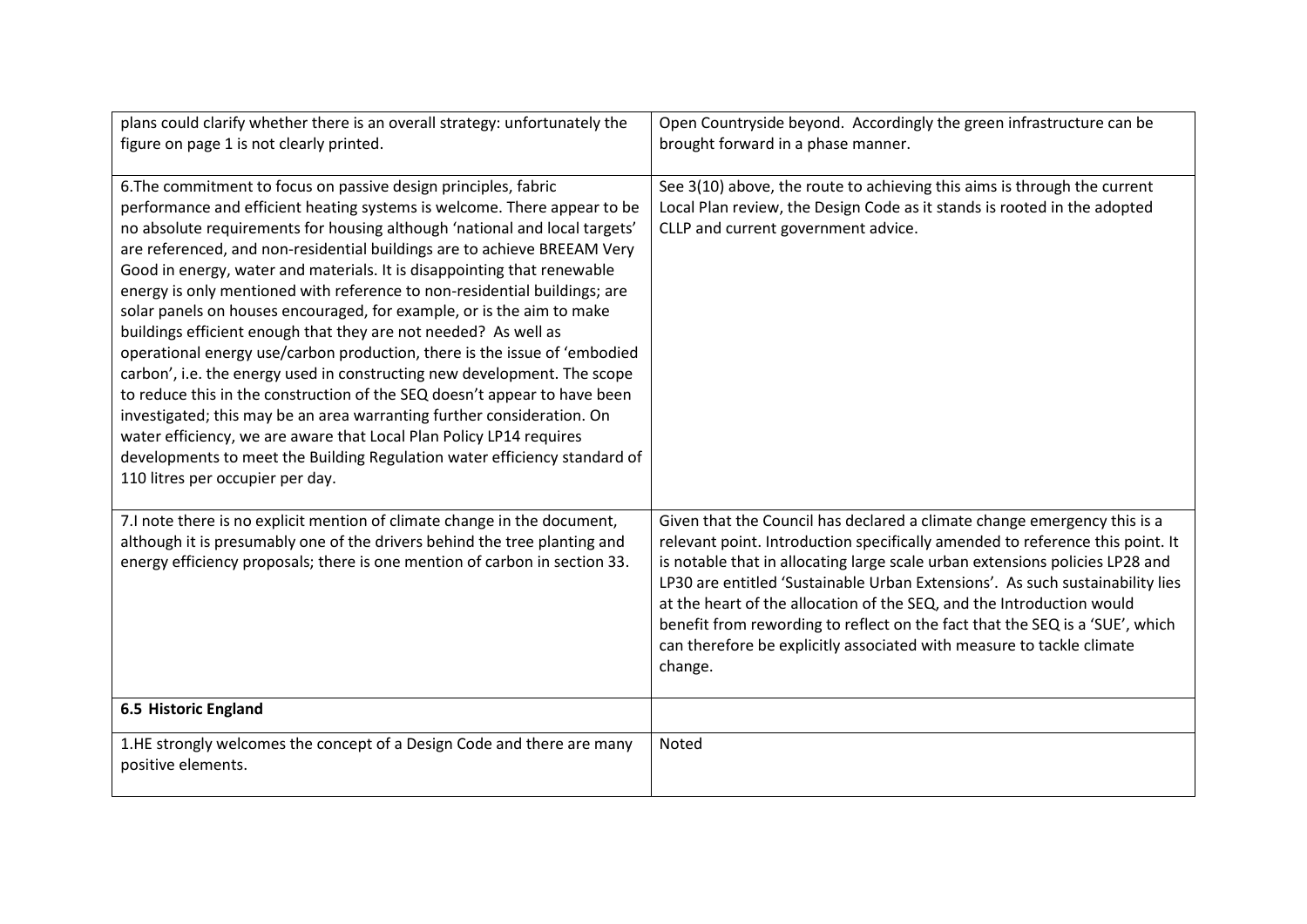| 2. " regarding the South Common character area, Green Edge and<br>absence of analysis of how the development should fit the pattern of<br>development in long views from uphill Lincoln. Overall, there is little<br>reference to the historic environment and some of the design detail is<br>somewhat generic in places"<br>"Historic England would object to the South Common character area which<br>suggests housing could potentially reach the boundary of South Common.<br>This should instead show the character area of open land with a rural                                                                                                                                                                                                                                                                                                 | There is a misunderstanding here regarding the purpose of this character<br>area which in part reflects the wording of this character area section (CA2<br>p51). The character area has been renamed 'South Common Extension<br>Area' and the text reworded to set out that the predominant roll of this<br>area is to provide a substantial extension to South Common. At the same<br>time the text has been further strengthened to refer to the interface<br>between built development and the extended South Common. There is<br>therefore a green edge within the character area, which has been further<br>highlighted on Figure 15.1, and the text worded to single out the green<br>edge as being the most important interface in the SEQ, given its context.                                                                     |
|----------------------------------------------------------------------------------------------------------------------------------------------------------------------------------------------------------------------------------------------------------------------------------------------------------------------------------------------------------------------------------------------------------------------------------------------------------------------------------------------------------------------------------------------------------------------------------------------------------------------------------------------------------------------------------------------------------------------------------------------------------------------------------------------------------------------------------------------------------|-------------------------------------------------------------------------------------------------------------------------------------------------------------------------------------------------------------------------------------------------------------------------------------------------------------------------------------------------------------------------------------------------------------------------------------------------------------------------------------------------------------------------------------------------------------------------------------------------------------------------------------------------------------------------------------------------------------------------------------------------------------------------------------------------------------------------------------------|
| character to form a buffer between development and South Common (as<br>indicated on the masterplan) The buffer area should extend as far<br>south as necessary in accordance with detailed Heritage Impact<br>Assessments."                                                                                                                                                                                                                                                                                                                                                                                                                                                                                                                                                                                                                              | Text further amended to indicate; 'The broad extent of the proposed<br>extension of the South Common is identified on the Regulating Plan. The<br>precise boundary of this extension will be fixed through the determination<br>of relevant planning applications backed by an appropriate Heritage Impact<br>assessments, including an assessment of visual impact from the higher<br>reaches of Lincoln on the opposite side of the Witham Valley'.                                                                                                                                                                                                                                                                                                                                                                                     |
| 3. "The green edge on the north and west of the development area north<br>of Bracebridge Heath should be bespoke; rather than matching the other<br>green edges proposed. If a road was to be acceptable it would need to be a<br>lane with no infrastructure, such as streetlights etc. Boundaries facing<br>northwards across open land would need to be formed by native<br>hedgerows. A very low density of detached dwellings should be specified<br>with strong planting and restricted development to create a 'feathered'<br>green edge, not a harder urban edge. These houses would be very high<br>value with a view of the Cathedral and higher densities would be better<br>sited elsewhere, such as around the local centre. Again further assessment<br>would need to be undertaken to illustrate if this element would be<br>acceptable." | Touched on above, agree that this green edge should be singled out for<br>particular attention given its importance for the setting of the scheme as a<br>whole. Agree with other comments which are drawn out within the text<br>(for instance there is already reference to 'Street Lighting should only be<br>used where necessary' bolstered by reference to careful design in those<br>instances to shield light cast). Whilst reference to 'very high value' housing<br>needs to be treated with care, agree that lower densities would be needed<br>to provide a 'softened' feathered edge. In this respect the illustration and<br>photos in the first draft tend to illustrate quite a hard edge with no spacing<br>between buildings. This has been amended to reflect a much softer<br>'feathered edge' approach as requested. |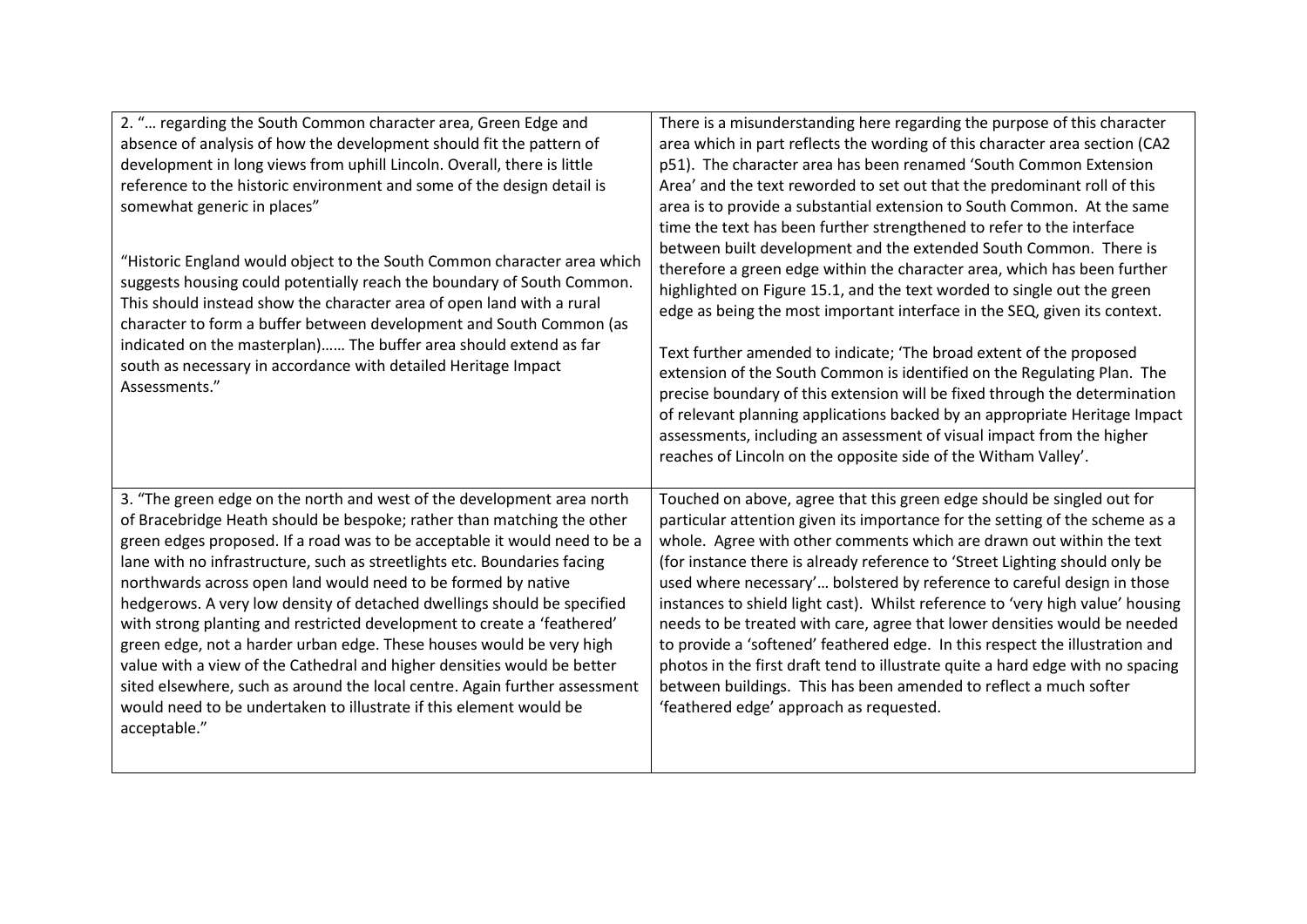| 4."2.5 storeys may be acceptable for the area North and West of Canwick                                                                                                                                                                                                               | The area HE is interested covers 4 specific character areas;                                                                                                                                                                                                                                                                                                                                                                                                                                                                           |
|---------------------------------------------------------------------------------------------------------------------------------------------------------------------------------------------------------------------------------------------------------------------------------------|----------------------------------------------------------------------------------------------------------------------------------------------------------------------------------------------------------------------------------------------------------------------------------------------------------------------------------------------------------------------------------------------------------------------------------------------------------------------------------------------------------------------------------------|
| Avenue, but it should be clear that this overrides more generic codes for                                                                                                                                                                                                             |                                                                                                                                                                                                                                                                                                                                                                                                                                                                                                                                        |
| building types along primary roads for example. The maximum height in                                                                                                                                                                                                                 | South Common - DC already indicates 'mostly 2 storeylimited use of 2.5                                                                                                                                                                                                                                                                                                                                                                                                                                                                 |
| metres of 2.5 storeys would need to be specified within the Design Code to                                                                                                                                                                                                            | storey to add further degree of interest' - No change needed.                                                                                                                                                                                                                                                                                                                                                                                                                                                                          |
| ensure that the height is controlled."                                                                                                                                                                                                                                                |                                                                                                                                                                                                                                                                                                                                                                                                                                                                                                                                        |
|                                                                                                                                                                                                                                                                                       | Views and Vistas - DC indicates 'to west of Canwick Avenue primarily 2<br>storeys, with selective use of 2.5 storeylimited to 2 stories towards south                                                                                                                                                                                                                                                                                                                                                                                  |
|                                                                                                                                                                                                                                                                                       | common character area' - No change needed                                                                                                                                                                                                                                                                                                                                                                                                                                                                                              |
|                                                                                                                                                                                                                                                                                       |                                                                                                                                                                                                                                                                                                                                                                                                                                                                                                                                        |
|                                                                                                                                                                                                                                                                                       | Pipeline Corridor - DC indicates 'mostly 2 storeys to west of Canwick<br>Avenue within limited use of 2.5 storey to emphasis key locations' - No<br>change needed.                                                                                                                                                                                                                                                                                                                                                                     |
|                                                                                                                                                                                                                                                                                       | Canwick Avenue - DC indicates 'primarily 2 storeys, with selective use of<br>2.5 storey' 'Primary School up to equivalent of 3 storeys (residential)'. The<br>school is the only are where there are conflicts with HE's request, which has<br>not been amended on the basis that the school is at the eastern edge of the<br>area of concern, it's a public building and will be highly visible from Canwick<br>Avenue and ideally wants to make a statement, and is located against a<br>back drop of 3 storey elements at St Johns. |
|                                                                                                                                                                                                                                                                                       | Only point of concern here is that there is a conflict with 'Primary Streets',<br>massing and scale for which allows for 3.5 storey in key locations. The<br>Design Codes have been cross referenced back so this does not apply in the<br>area to the west of Canwick Avenue, to reflect similar constraints in the<br>other character areas.                                                                                                                                                                                         |
| 5. "Road infrastructure crossing or in view corridors should be minimised,<br>including lighting. The junction for the primary route just north of<br>Bracebridge Heath should be to the side of the view corridor to avoid the<br>junction intruding into views along the corridor." | Some crossing of the view corridors are inevitable if areas of the SEQ are<br>not to become isolated pockets of development. The primary route is<br>located along one of the view corridors in association with phase 1.<br>However a linear area of open space is provided adjacent to the road to<br>open up the view.                                                                                                                                                                                                              |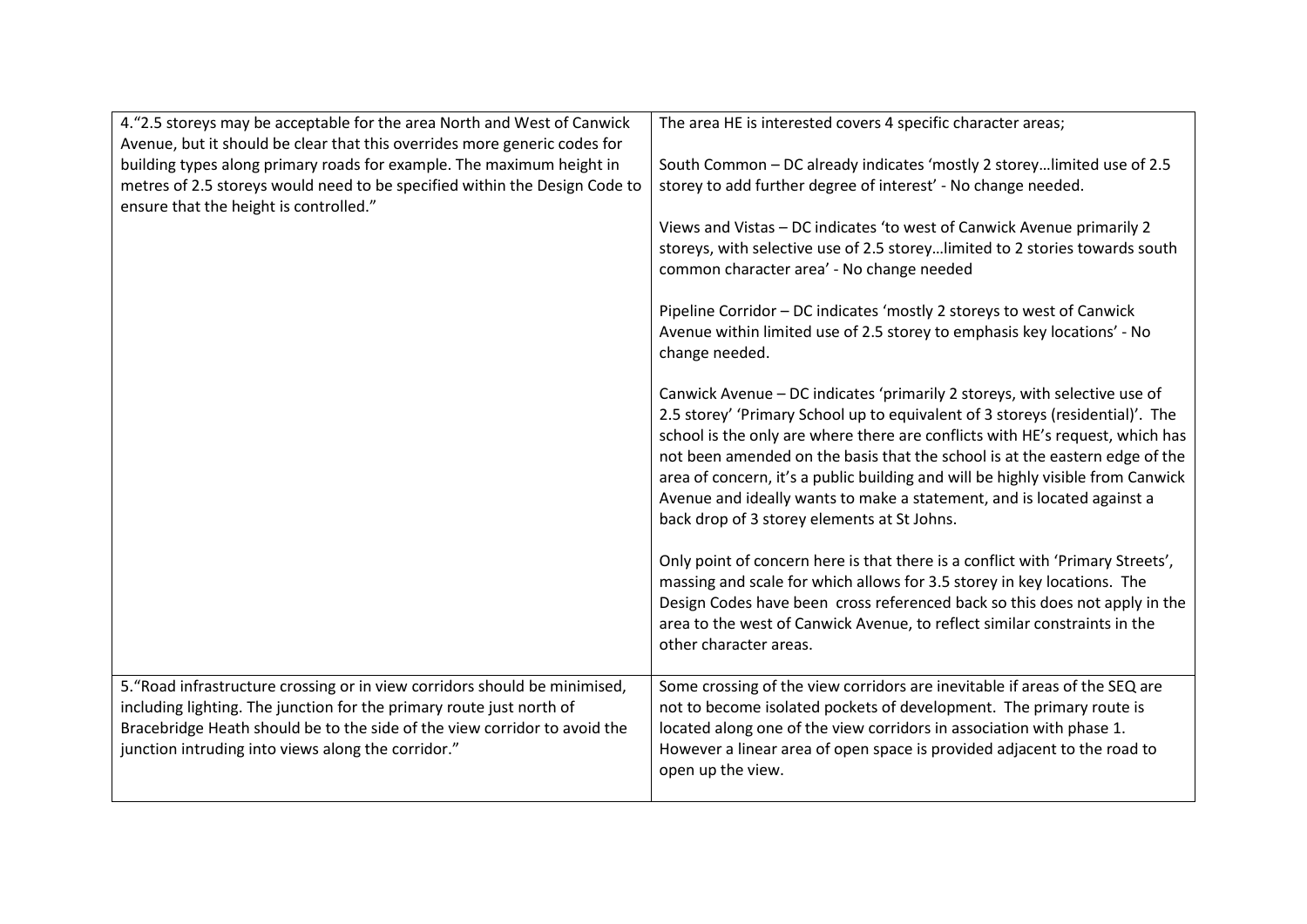| 6. "As stressed previously, this is an important opportunity to include a pub<br>/ leisure facilities just to south of the allotments (with<br>buildings/infrastructure largely hidden by planting in views from uphill<br>Lincoln to retain the 'feathered' edge), which would enrich people's<br>experience of the area and open space, and great views of the cathedral,<br>helping create a 'great place' with a distinct character associated with<br>historic Lincoln."                                                                                                                                                         | The Design guide opens up this edge with full public access, careful siting of<br>benches/picnic spots/play equipment will allow access and enjoyment. If a<br>leisure facility where to be put forward this could be given further<br>consideration through the application process. No amendments proposed.                                                                                                                                 |
|---------------------------------------------------------------------------------------------------------------------------------------------------------------------------------------------------------------------------------------------------------------------------------------------------------------------------------------------------------------------------------------------------------------------------------------------------------------------------------------------------------------------------------------------------------------------------------------------------------------------------------------|-----------------------------------------------------------------------------------------------------------------------------------------------------------------------------------------------------------------------------------------------------------------------------------------------------------------------------------------------------------------------------------------------------------------------------------------------|
| 6.6 Lincolnshire Wildlife Trust                                                                                                                                                                                                                                                                                                                                                                                                                                                                                                                                                                                                       |                                                                                                                                                                                                                                                                                                                                                                                                                                               |
| 1. The GLNP supports the inclusion of the considerations towards the<br>natural environment, including ecological objectives for each character<br>area and a section on green infrastructure. This shows that the design<br>guide has been developed in line with the duties put in place by the<br>Natural Environment and Rural Communities Act 2006 and policy within<br>the NPPF regarding protecting and enhancing biodiversity. Beyond what<br>the guide already includes, consideration should be given to policy set out<br>within the NPPF in regards to biodiversity net gain, natural capital and<br>ecological networks. | Support noted. Representations are in a similar vein to those provided by<br>the EA on the topic of 'net biodiversity gain'. Reference should be made to<br>the response set out in 6.4(2) above.                                                                                                                                                                                                                                             |
| 2. Natural capital is a key tool for the understanding of society's reliance on<br>the natural environment. The GLNP supports the reference to the natural<br>environment's value to society in regards to health and wellbeing and<br>flood prevention. However, it is important that the full range of multiple<br>benefits are made clear, for example the role of natural space in regards to<br>climate change mitigation and adaptation.                                                                                                                                                                                        | Noted. See 6.4(7) above.                                                                                                                                                                                                                                                                                                                                                                                                                      |
| 3. To ensure that the natural environment, including the elements which<br>benefit society, are resilient to current and future pressures, the NPPF<br>(170d) requires that planning decisions seek to establish new ecological<br>networks and enhance existing ones. While the design guide includes a<br>strategic approach to green infrastructure it should make it clear that any<br>development should implement this with an objective to enhance the                                                                                                                                                                         | Noted. Number of amendments undertaken throughout the Design Code<br>to reference net biodiversity gain and the recreation of wildlife corridors.<br>The measures contained in the document are intended to create<br>multifunctional open space and green infrastructure across the site in a<br>comprehensive manner. Planning applications will, ultimately, be the<br>vehicle to agree the 'specifics' relating to net biodiversity gain. |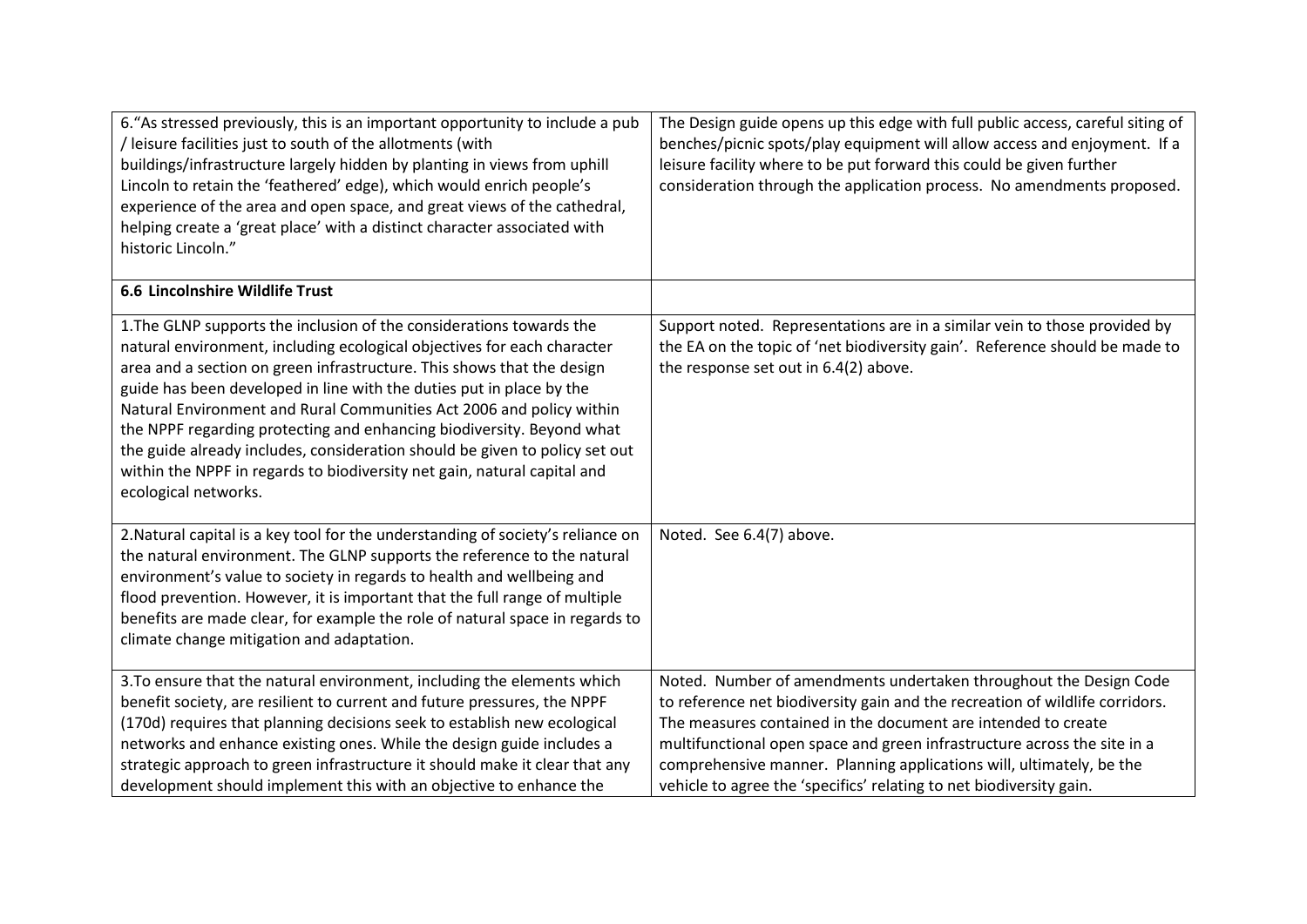| wider ecological network. The GLNP has produced Biodiversity<br>Opportunity Mapping (BOM) for Central Lincolnshire, this should be used<br>to inform any work to enhance and create ecological networks, for<br>example creating habitat adjacent to South Common and Canwick Park<br>Golf Course.                                                                                                                                                                |                                                                                                                                                                                                                                                                                                                                      |
|-------------------------------------------------------------------------------------------------------------------------------------------------------------------------------------------------------------------------------------------------------------------------------------------------------------------------------------------------------------------------------------------------------------------------------------------------------------------|--------------------------------------------------------------------------------------------------------------------------------------------------------------------------------------------------------------------------------------------------------------------------------------------------------------------------------------|
| 4. Any natural space to be included within the SUE's green infrastructure<br>should be implemented at the start or prior to the commencement of<br>works to ensure that habitats are mature by the time development<br>completes. This could be achieved by initiating habitat creation prior to the<br>beginning of each phase.                                                                                                                                  | Agreed that strategic infrastructure will need to be delivered in association<br>with the development of each phase and will be controlled via strategies<br>for implementation associated with comprehensive applications for those<br>phases to ensure timely delivery. This element is specifically controlled by<br>policy LP28. |
| 5. In regards to verges, the GLNP would support the use of native grass and<br>wildflower species with a suitable management programme to ensure the<br>best possible outcomes for biodiversity. Where appropriate natural<br>boundaries such as hedges should be utilised and comprise of native<br>species. This would contribute to any requirements in regards to<br>biodiversity net gain and the protection and enhancement of biodiversity<br>in the NPPF. | Noted, no specific amendments required in this respect.                                                                                                                                                                                                                                                                              |
| 6. The GLNP supports the retention of existing landscaping as part of the<br>overall character. Any tree planting as part of the development's green<br>edges should consist of native species. They should also be species which<br>are appropriate for fulfilling multiple objectives including improving air<br>quality and mitigating and adapting to climate change.                                                                                         | Noted, this is reflected in the Design Guide.                                                                                                                                                                                                                                                                                        |
| 7. In regards to 12 Green Edges, green edges should make the most of<br>native species and nature sensitive management to enhance biodiversity<br>and promote ecological connectivity which is integral to ensure that<br>multiple benefits, such as for health and wellbeing and climate change<br>mitigation and adaptation, are provided. They are also a good opportunity<br>to provide biodiversity net gains and enhance wider ecological networks.         | Role of green edges in providing for net biodiversity gain and wildlife<br>corridors has been stressed.                                                                                                                                                                                                                              |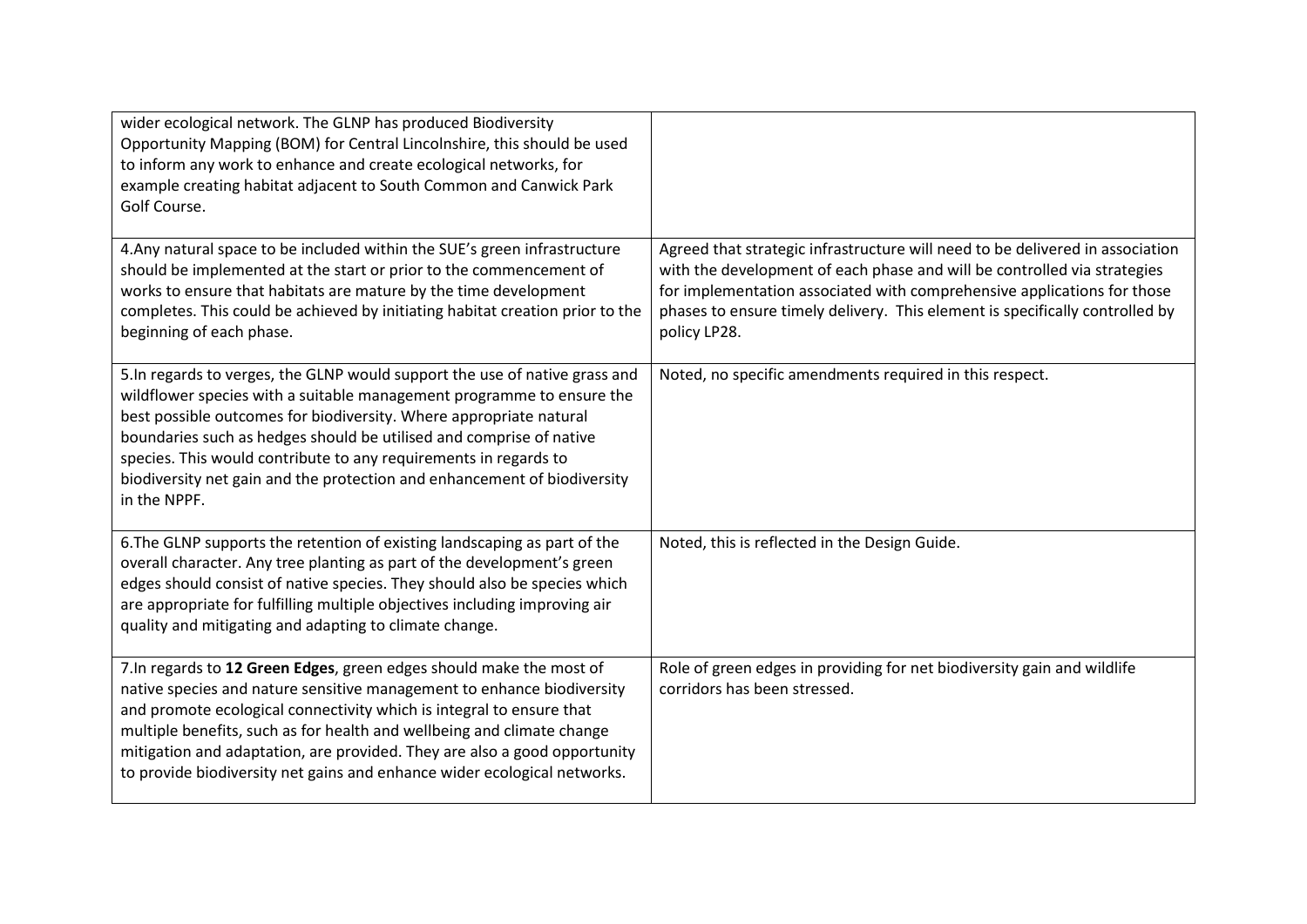| 8. The GLNP supports the inclusion of ecological objectives regarding the<br>key character areas. Any landscaping should be undertaken with the wider<br>ecological network in mind making use of evidence, such as data held by<br>the Lincolnshire Environmental Record Centre and the Central Lincolnshire<br>BOM, to protect and enhance existing biodiversity both locally and at a<br>landscape scale. Use of native species should be prioritised over<br>ornamental and non-native species. It is also important that appropriate<br>management strategies are in place to ensure that the benefits to<br>biodiversity are not lost. | Noted, amendments undertaken to key character area text to strengthen<br>role of landscaping in providing for net biodiversity gain.                               |
|----------------------------------------------------------------------------------------------------------------------------------------------------------------------------------------------------------------------------------------------------------------------------------------------------------------------------------------------------------------------------------------------------------------------------------------------------------------------------------------------------------------------------------------------------------------------------------------------------------------------------------------------|--------------------------------------------------------------------------------------------------------------------------------------------------------------------|
| 9. The multiple benefits of natural space should be recognised and taken<br>into consideration when planning open space provision; it should be clear<br>that the primary reason for implementing a particular natural feature, such<br>as trees or SuDS, is not necessarily the sole benefit of the feature to the<br>local population. Open space should be designed to take advantage of<br>these opportunities for multiple benefits.                                                                                                                                                                                                    | Noted, further amendments undertaken to strengthen these points.                                                                                                   |
| 10. In regards to 29 Landscape Design Matrix the GLNP supports the<br>retention of existing landscaping as part of the overall character. Any tree<br>planting or habitat creation as part of the development's green edges<br>should consist of native species. They should also be species which are<br>appropriate for fulfilling multiple objectives including air quality and<br>climate change mitigation and adaptation.                                                                                                                                                                                                              | Noted. The Green Edge tree planting scheme shows a limited palette of<br>suggested species, all of which are native. The list is not intended to be<br>exhaustive. |
| 6.7 Police Architectural Liaison Officer                                                                                                                                                                                                                                                                                                                                                                                                                                                                                                                                                                                                     |                                                                                                                                                                    |
| 1.I would like to note my appreciation for the inclusion of the 'Designing<br>out Crime' section and the thought processes that accompany that<br>inclusion.                                                                                                                                                                                                                                                                                                                                                                                                                                                                                 | Noted                                                                                                                                                              |
| 2. Lincolnshire Police do not have any further comments to the Design<br>Guide and would therefore endorse its contents at this stage.                                                                                                                                                                                                                                                                                                                                                                                                                                                                                                       | Noted                                                                                                                                                              |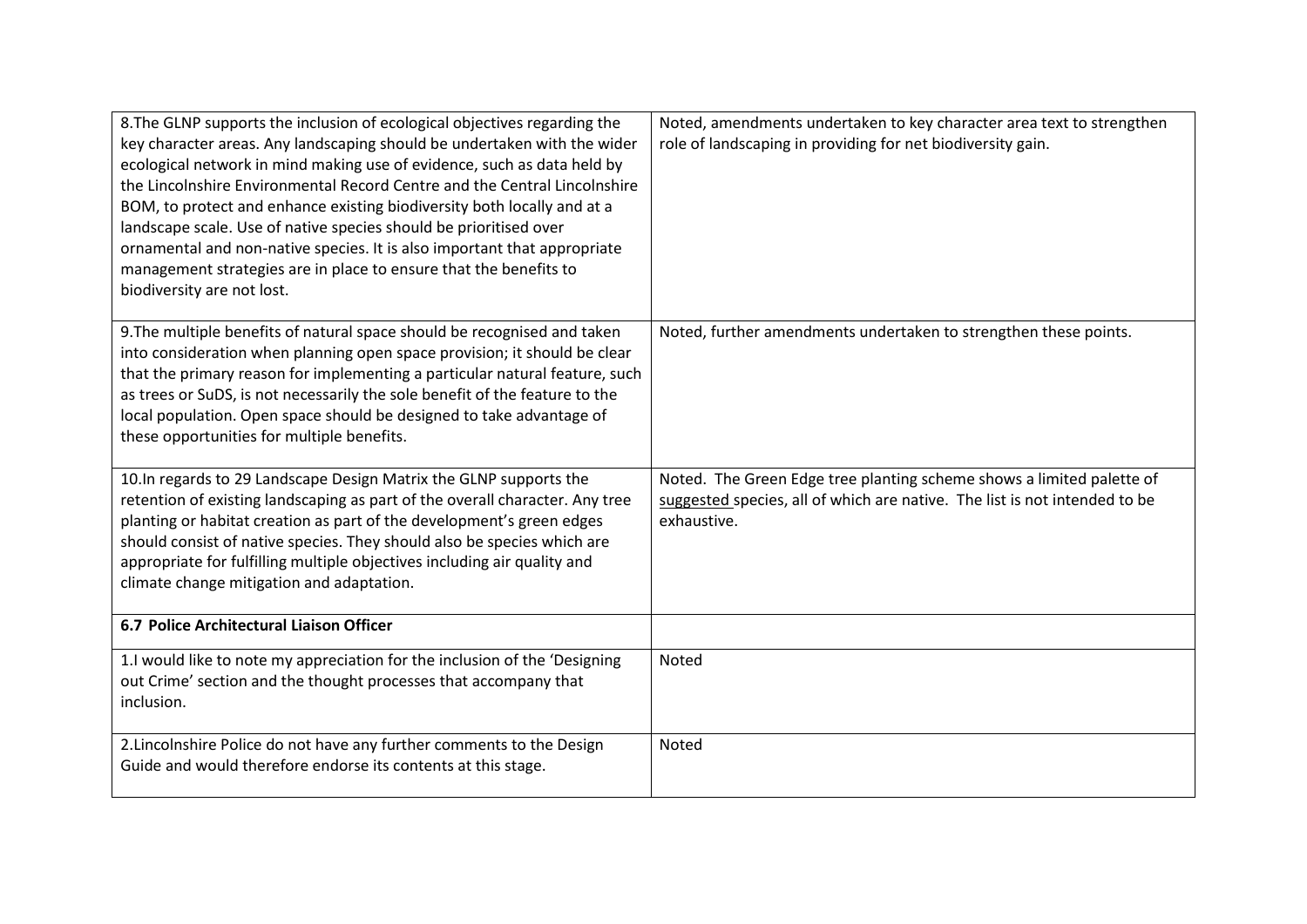| 3.1 would direct and recommend that the current NPCC CPI Homes 2019 is<br>referred to as a source document in the planning and design process                                                                                                                                                                                                                                                                                                                                                                                                                                                                                                                                                                                                                                                                                                                                                                                                                                                                                                                                                                                                                                                                                                                                                                                                    | A copy of this document is required so that it may be assessed, it is not<br>referenced or available on the NPCC website, which suggests that it is not<br>widely circulated. |
|--------------------------------------------------------------------------------------------------------------------------------------------------------------------------------------------------------------------------------------------------------------------------------------------------------------------------------------------------------------------------------------------------------------------------------------------------------------------------------------------------------------------------------------------------------------------------------------------------------------------------------------------------------------------------------------------------------------------------------------------------------------------------------------------------------------------------------------------------------------------------------------------------------------------------------------------------------------------------------------------------------------------------------------------------------------------------------------------------------------------------------------------------------------------------------------------------------------------------------------------------------------------------------------------------------------------------------------------------|-------------------------------------------------------------------------------------------------------------------------------------------------------------------------------|
| <b>6.8 AECOM</b>                                                                                                                                                                                                                                                                                                                                                                                                                                                                                                                                                                                                                                                                                                                                                                                                                                                                                                                                                                                                                                                                                                                                                                                                                                                                                                                                 |                                                                                                                                                                               |
| 1. Lighting design statements (street lighting and furniture e.g. on page 93).<br>Statements ("Street lighting should be used only where strictly necessary<br>lighting at appropriate intervals throughout to avoid dark corridors") are<br>potentially ambiguous. This could be read as dark corridors must be<br>maintained, or that lighting design should be sufficient to avoid creating<br>dark corridors. The former seems more appropriate in context of only<br>using lighting where needed, and consistent with expectations for<br>biodiversity protection and enhancement. Cohesive dark corridors should<br>be maintained through key corridor areas e.g. CA2, CA11 and CA12.<br>Under CA2 it is suggested "Street lighting should be used only where<br>necessary within the open space, and due consideration should be given to<br>bats (subject to results of ecological survey work) in terms of lighting<br>used." I would suggest this has wider relevance to all strategic green<br>spaces and corridors. However, I do not think it only applicable based on<br>the results of ecology surveys, so would suggest deleting this clause. The<br>aim should be to secure net gains for bats and other biodiversity e.g.<br>through the proposed soft landscaping. Favourable lighting regimes are<br>key for realising this. | Agreed, further amendments undertaken to reflect.                                                                                                                             |
| Green Infrastructure Provision (page 97) - this references policy LP24 but<br>does not appear to acknowledge the full scope of the policy. In particular,                                                                                                                                                                                                                                                                                                                                                                                                                                                                                                                                                                                                                                                                                                                                                                                                                                                                                                                                                                                                                                                                                                                                                                                        | This section (Chapter 26 Green Infrastructure Provision) is intended to<br>reference space standards set out in policy LP24 and appendix C of the                             |
| the holistic aspect has been lost along with the requirement to achieve                                                                                                                                                                                                                                                                                                                                                                                                                                                                                                                                                                                                                                                                                                                                                                                                                                                                                                                                                                                                                                                                                                                                                                                                                                                                          | CLLP. Proposals for individual character areas in respect of the                                                                                                              |
| biodiversity enhancement. I think it desirable to at least reference the                                                                                                                                                                                                                                                                                                                                                                                                                                                                                                                                                                                                                                                                                                                                                                                                                                                                                                                                                                                                                                                                                                                                                                                                                                                                         | multifunctional use of open space are set out in the individual character                                                                                                     |
| need to achieve well-designed multifunctional green space suitable to<br>meet the needs of people and wildlife, including provision of biodiversity                                                                                                                                                                                                                                                                                                                                                                                                                                                                                                                                                                                                                                                                                                                                                                                                                                                                                                                                                                                                                                                                                                                                                                                              | area sections. However, as per the responses set out above at 6.4(2) and (3)                                                                                                  |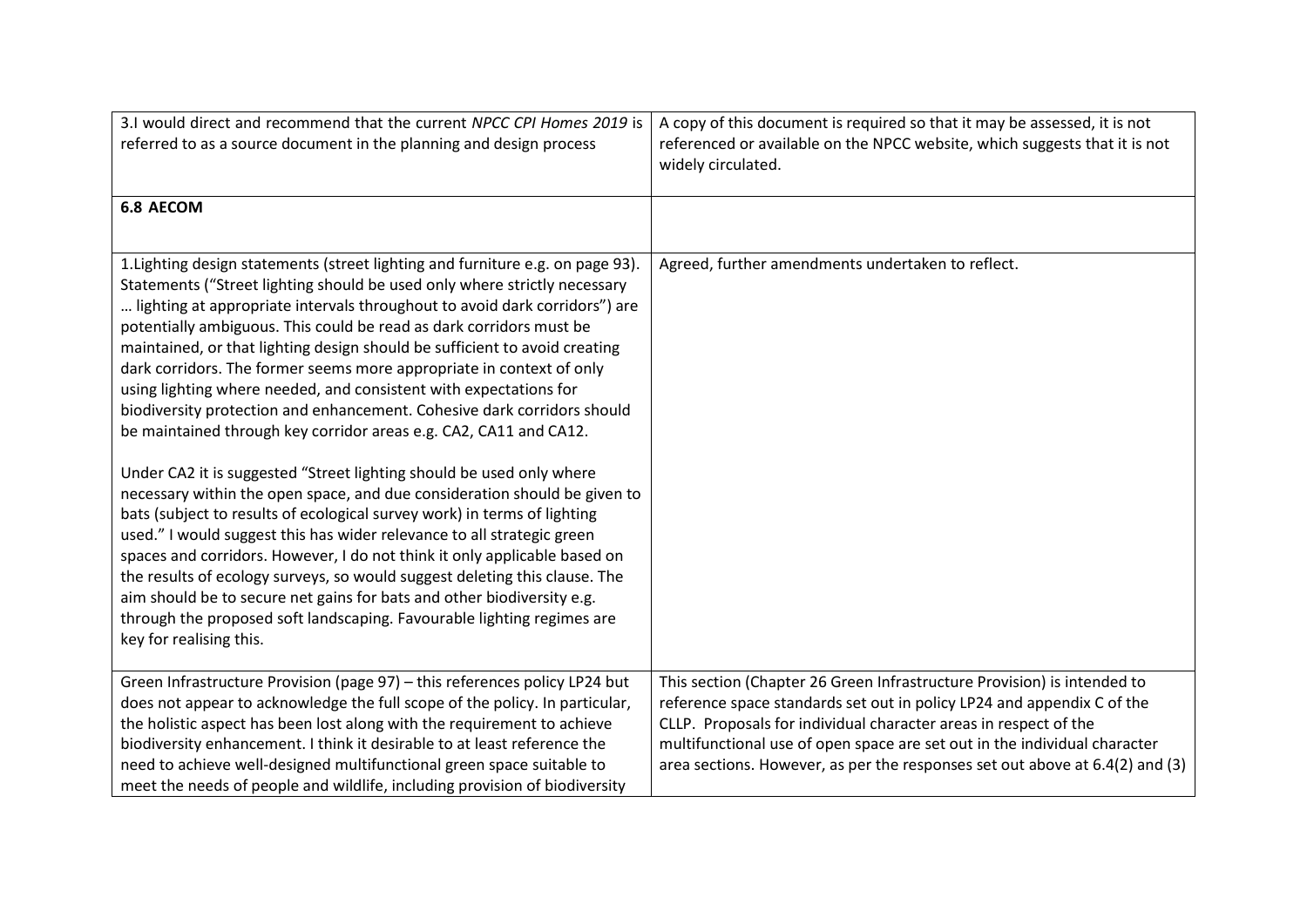| enhancement and new opportunities for public engagement with nature.<br>This then links in with natural play (one type of opportunity to engage with<br>nature) as referenced later in the Guide.                                                                                                                                                                                                                                                                                                                                                                                                                                                                                                                                                                 | the intention is to revisit the guide to amend to include more references to<br>biodiversity net gain.                                                                                                     |
|-------------------------------------------------------------------------------------------------------------------------------------------------------------------------------------------------------------------------------------------------------------------------------------------------------------------------------------------------------------------------------------------------------------------------------------------------------------------------------------------------------------------------------------------------------------------------------------------------------------------------------------------------------------------------------------------------------------------------------------------------------------------|------------------------------------------------------------------------------------------------------------------------------------------------------------------------------------------------------------|
| Use and activities statements (e.g CA2 page 52) - this comes back to the<br>point above about achieving holistic greenspaces and access to nature. I<br>would encourage all these statements to be reviewed and to be amended<br>to include greater signposting of cross-overs with biodiversity e.g. taking<br>the wording on page 52 as a starting point "Will also accommodate space<br>for informal recreational activities such as picnicking, informal children's<br>play and access to nature".                                                                                                                                                                                                                                                            | As above                                                                                                                                                                                                   |
| CA2: South Common - introductory paragraph (page 51). Suggest<br>amending wording to "The new dwellings will overlook a substantial area<br>of new public open space designed to reflect and enhance the key<br>landscape and biodiversity characteristics of South Common." This would<br>seem more consistent with policy requirements to deliver net gains for<br>biodiversity.                                                                                                                                                                                                                                                                                                                                                                                | Noted, further amendment required.                                                                                                                                                                         |
| Ecological objectives (page 53) state "Public open space will include areas<br>with limited public access that provide rich habitats for wildlife." I think<br>this is restrictive and goes against a holistic approach, it sets nature apart. I<br>think the result may also be that it encourages fragmentary biodiversity<br>design, and also impedes long term favourable management. Management<br>is key to delivering rich habitats over the long term. I would suggest re-<br>wording to "Public open space will be designed to provide a cohesive<br>network of species rich habitats for the long term benefit of people and<br>wildlife". Similar wording and emphasis should be cascaded through the<br>other key corridors e.g. CA05, CA11 and CA12. | Agreed, further amendments required to include wording 'Public open<br>space will be designed to provide a cohesive network of species rich<br>habitats for the long term benefit of people and wildlife'. |
| The final objective of "Areas of less intensively managed wildflower<br>meadow should be incorporated within pockets of the open space to<br>provide interest and contrast, increasing species diversity and habitat                                                                                                                                                                                                                                                                                                                                                                                                                                                                                                                                              | Agreed, further amendments required.                                                                                                                                                                       |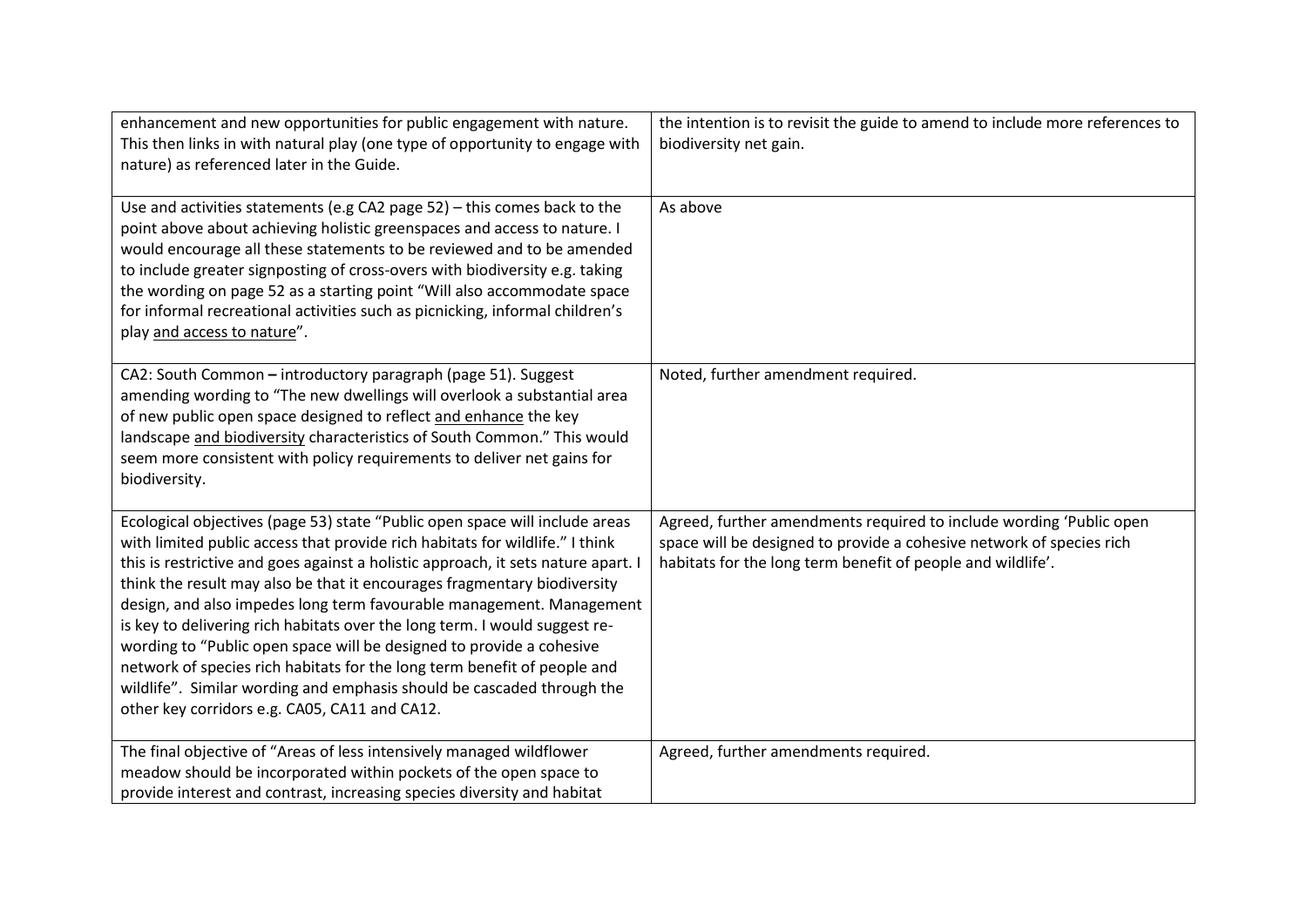| cover" will potentially encourage tokenism and fragmentary provision due<br>to use of phrases such as "pockets". It also conflicts with the stated<br>landscape treatment, which is the preferred wording and approach i.e.<br>"Significant areas of new native planting including swathes of species rich<br>meadow". While "swathes" is perhaps not ideal wording, when partnered<br>with "significant" it does at least invoke a scale and connectivity of<br>provision more suitable to policy requirements to achieve net gains for<br>biodiversity and the underlying ecological principles of "bigger, better and<br>more joined up".                                                                             |                                      |
|--------------------------------------------------------------------------------------------------------------------------------------------------------------------------------------------------------------------------------------------------------------------------------------------------------------------------------------------------------------------------------------------------------------------------------------------------------------------------------------------------------------------------------------------------------------------------------------------------------------------------------------------------------------------------------------------------------------------------|--------------------------------------|
| CA5: Countryside Edge - picking up from the above comments. I would<br>emphasise that this is a key green infrastructure corridor. Ecological<br>objectives should therefore reflect this. This should aim to mirror the best<br>of other statements elsewhere (e.g. CA2). I think terms like a "strongly<br>planted corridor" are ambiguous and not necessarily mandatory to achieve<br>substantive biodiversity enhancement (may be interpreted as trees and<br>more trees). I suggest this phrasing is considered further to tease out more<br>clearly what is expected. Similarly, in placing a specific emphasis on rough<br>grassland I think the statement discourages wider review of options and<br>priorities. | Agreed, further amendments required. |
| CA11: Pipeline Corridor - a good start. I think the general point for<br>landscaping and ecology should remain "Public open space will be<br>designed to provide a cohesive network of species rich habitats for the<br>long term benefit of people and wildlife".                                                                                                                                                                                                                                                                                                                                                                                                                                                       | Agreed, further amendments required. |
| CA12: Southern Green Corridor - this is introduced as a "large area of open<br>space". Objectives for landscape and ecology seem a little small-scale in<br>this context. Again this comes back to the points made above e.g. for CA2<br>and CA11.                                                                                                                                                                                                                                                                                                                                                                                                                                                                       | Agreed, further amendments required. |
| SUDS Strategy (page 99) - this is well thought out and specified. A similar<br>specification could be provided for Green Infrastructure. However, with                                                                                                                                                                                                                                                                                                                                                                                                                                                                                                                                                                   | Noted                                |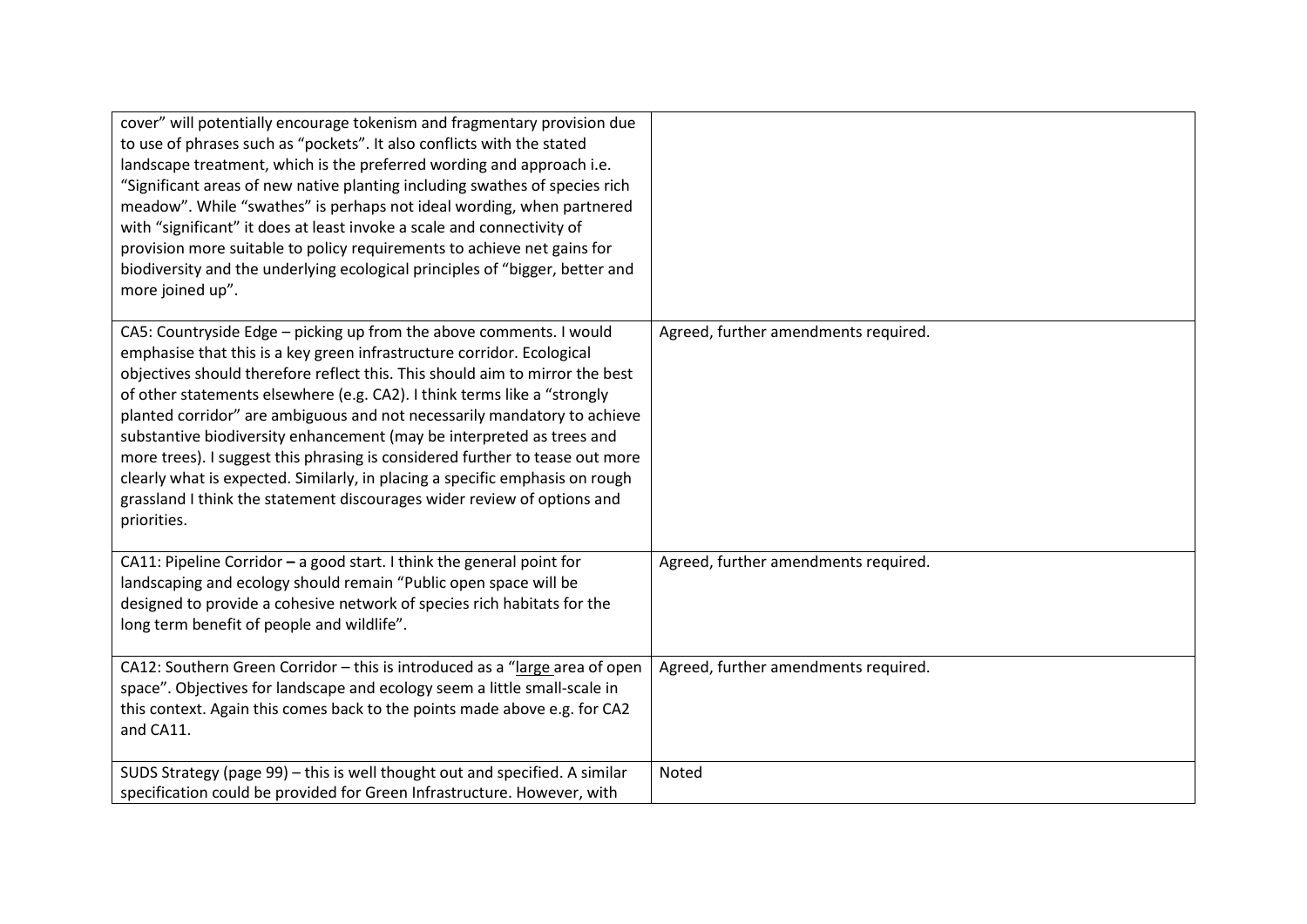| action on the points raised above this is not essential. It is accepted that                                                                                                                                                                                                                                                                                                                                                                                                                                                                                                                                                                                                                                                                                                                                                                                                                                                                                                                                                                                                                                                                                                                                                                                                                                                                                                                                                               |                                                                                                                                                                                                                                                                                                                                                                                                                                                                                                                                                                                                                                                                                                                                                                                |
|--------------------------------------------------------------------------------------------------------------------------------------------------------------------------------------------------------------------------------------------------------------------------------------------------------------------------------------------------------------------------------------------------------------------------------------------------------------------------------------------------------------------------------------------------------------------------------------------------------------------------------------------------------------------------------------------------------------------------------------------------------------------------------------------------------------------------------------------------------------------------------------------------------------------------------------------------------------------------------------------------------------------------------------------------------------------------------------------------------------------------------------------------------------------------------------------------------------------------------------------------------------------------------------------------------------------------------------------------------------------------------------------------------------------------------------------|--------------------------------------------------------------------------------------------------------------------------------------------------------------------------------------------------------------------------------------------------------------------------------------------------------------------------------------------------------------------------------------------------------------------------------------------------------------------------------------------------------------------------------------------------------------------------------------------------------------------------------------------------------------------------------------------------------------------------------------------------------------------------------|
| the wider soft landscaping approach is likely to be more varied and                                                                                                                                                                                                                                                                                                                                                                                                                                                                                                                                                                                                                                                                                                                                                                                                                                                                                                                                                                                                                                                                                                                                                                                                                                                                                                                                                                        |                                                                                                                                                                                                                                                                                                                                                                                                                                                                                                                                                                                                                                                                                                                                                                                |
| nuanced and therefore it may be best not to tie the hands of the design                                                                                                                                                                                                                                                                                                                                                                                                                                                                                                                                                                                                                                                                                                                                                                                                                                                                                                                                                                                                                                                                                                                                                                                                                                                                                                                                                                    |                                                                                                                                                                                                                                                                                                                                                                                                                                                                                                                                                                                                                                                                                                                                                                                |
| team too tightly to specific requirements.                                                                                                                                                                                                                                                                                                                                                                                                                                                                                                                                                                                                                                                                                                                                                                                                                                                                                                                                                                                                                                                                                                                                                                                                                                                                                                                                                                                                 |                                                                                                                                                                                                                                                                                                                                                                                                                                                                                                                                                                                                                                                                                                                                                                                |
|                                                                                                                                                                                                                                                                                                                                                                                                                                                                                                                                                                                                                                                                                                                                                                                                                                                                                                                                                                                                                                                                                                                                                                                                                                                                                                                                                                                                                                            |                                                                                                                                                                                                                                                                                                                                                                                                                                                                                                                                                                                                                                                                                                                                                                                |
| <b>6.9 NHS</b>                                                                                                                                                                                                                                                                                                                                                                                                                                                                                                                                                                                                                                                                                                                                                                                                                                                                                                                                                                                                                                                                                                                                                                                                                                                                                                                                                                                                                             |                                                                                                                                                                                                                                                                                                                                                                                                                                                                                                                                                                                                                                                                                                                                                                                |
| No comments raised.                                                                                                                                                                                                                                                                                                                                                                                                                                                                                                                                                                                                                                                                                                                                                                                                                                                                                                                                                                                                                                                                                                                                                                                                                                                                                                                                                                                                                        |                                                                                                                                                                                                                                                                                                                                                                                                                                                                                                                                                                                                                                                                                                                                                                                |
| 6.10 Heritage Trust                                                                                                                                                                                                                                                                                                                                                                                                                                                                                                                                                                                                                                                                                                                                                                                                                                                                                                                                                                                                                                                                                                                                                                                                                                                                                                                                                                                                                        |                                                                                                                                                                                                                                                                                                                                                                                                                                                                                                                                                                                                                                                                                                                                                                                |
| No comments raised                                                                                                                                                                                                                                                                                                                                                                                                                                                                                                                                                                                                                                                                                                                                                                                                                                                                                                                                                                                                                                                                                                                                                                                                                                                                                                                                                                                                                         |                                                                                                                                                                                                                                                                                                                                                                                                                                                                                                                                                                                                                                                                                                                                                                                |
| <b>Economic Development</b><br>6.10                                                                                                                                                                                                                                                                                                                                                                                                                                                                                                                                                                                                                                                                                                                                                                                                                                                                                                                                                                                                                                                                                                                                                                                                                                                                                                                                                                                                        |                                                                                                                                                                                                                                                                                                                                                                                                                                                                                                                                                                                                                                                                                                                                                                                |
| In line with the relevant policy in the adopted local plan, the SEQ Design<br>Guide allocates a number of employment generating areas that provide for<br>the 7 hectares of employment land that are required for this site to deliver<br>local employment opportunities. The nature of these employment<br>opportunities are not specifically stated, but it is noted that they are likely<br>to be predominantly retail and office associated with the District centres<br>advocated within the design guide. Bracebridge Heath is one of the larger<br>settlements in the district and already has a well-established employment<br>area on Sleaford Road. The design guide does not appear to offer any<br>scope for the expansion of this employment area. However given the close<br>proximity of the village to Lincoln and the key employment areas there and<br>the fact that the design guide does state it will deliver 7 hectares of<br>employment land throughout the site, albeit across a number of locations,<br>it is accepted that sufficient employment opportunities will be delivered<br>across this area as it develops out. In the event that the North Hykeham<br>Relief Road is delivered, it is suggested that overall employment provision<br>within the vicinity of this SEQ area be reviewed as such a road will make<br>this area a more attractive and accessible location for future employment<br>growth. | Points noted. With regards to the delivery of the North Hykeham Relief<br>Road, whilst it would be open for future Local Plan reviews to look at the<br>provision of employment across the Central Lincolnshire Area, the only area<br>on the SEQ considered appropriate within a locational and landscape<br>context for large scale employment is adjacent to the existing employment<br>on Sleaford Road. This is in phase 1 of the SEQ, and a current planning<br>application will be determined in accordance with the Design Codes, and<br>current local plan policies, which require only 7 ha of employment provision<br>across the SEQ (noting general overprovision against needs for employment<br>growth with the current plan to provide for choice of location). |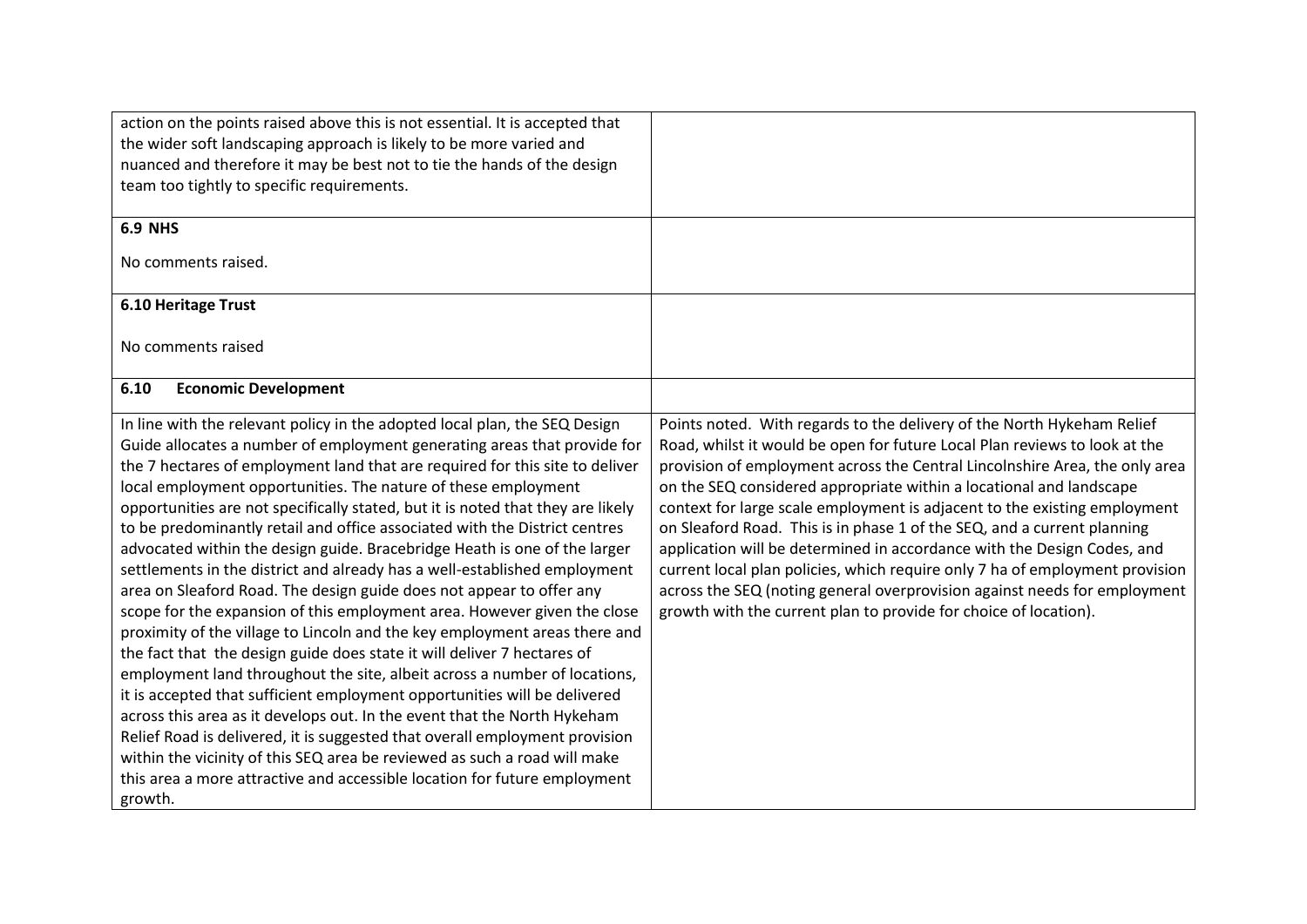| Accepting that the Design Guide is looking at employment generation via<br>local district centres or smaller allocations such as on the A15 Sleaford<br>Road or B1188 Lincoln Road, then from an Economic Development<br>perspective, other than the point stated above, no real strategic issues<br>with the design guide. More specifically in relation to the proposed<br>employment areas, if they are to serve and deliver primarily local<br>employment opportunities, then having a number of locations across such<br>a large development area is to be welcomed.                                                                                                                                                                                                                       | <b>Noted</b>                                                                                                                               |
|-------------------------------------------------------------------------------------------------------------------------------------------------------------------------------------------------------------------------------------------------------------------------------------------------------------------------------------------------------------------------------------------------------------------------------------------------------------------------------------------------------------------------------------------------------------------------------------------------------------------------------------------------------------------------------------------------------------------------------------------------------------------------------------------------|--------------------------------------------------------------------------------------------------------------------------------------------|
| It is noted that in a number of the employment areas that the design guide<br>talks about the possible provision of live work units. Such units have, in the<br>past, had something of a mixed history of success. However, with the<br>consequences of the Covid 19 pandemic still being felt, it does now appear<br>that this may be the time for such units to be much more sought after and<br>popular as more and more people look to change their working habits and<br>increasingly work from home. Therefore, ensuring that the scale of<br>provision is appropriate, this sort of development is to be welcomed.                                                                                                                                                                       | <b>Noted</b>                                                                                                                               |
| The District Centres will presumably be dominated by small local retail<br>parades and other employment generating uses such as the schools and<br>community facility provision. However in looking at how these are<br>developed, attention should be given to the provision of small scale office<br>provision, perhaps above the retail units, or free standing, within these<br>centres. This would both meet the demand for locally based small scale<br>office provision, and also provide additional employment opportunities for<br>local residents that otherwise will have to be met by travelling out of the<br>area. Again the trend for moving away from large cities may increase the<br>demand for such small scale provision in more rural locations such as<br>North Kesteven. | Noted. Consideration to be given to a further development brief for the<br>main SEQ district centre which could flesh out these proposals. |